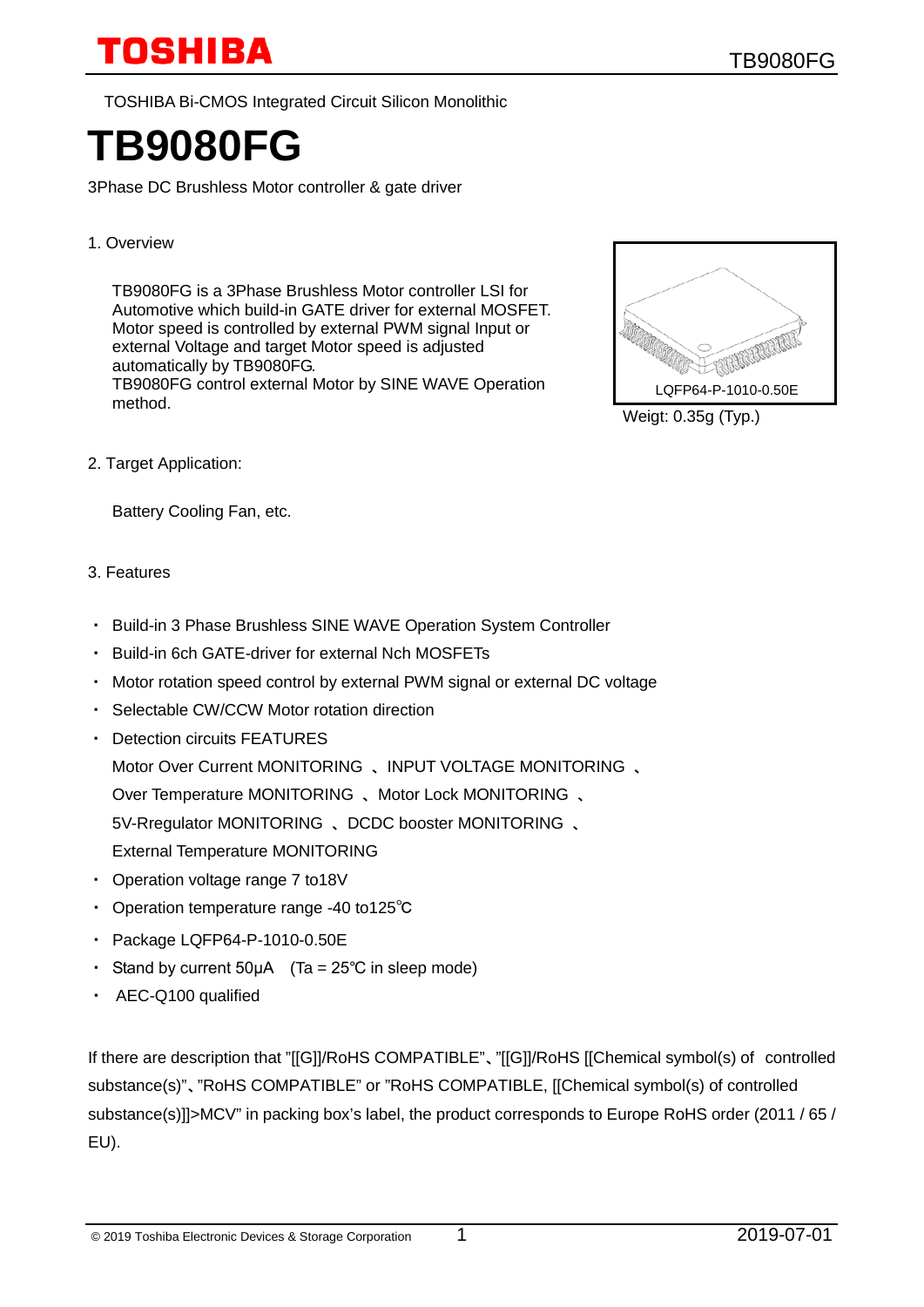### 4. Block Diagram



Note : Some of the functional blocks, circuits or constants in the block diagram may be omitted or simplified for explanatory purposes.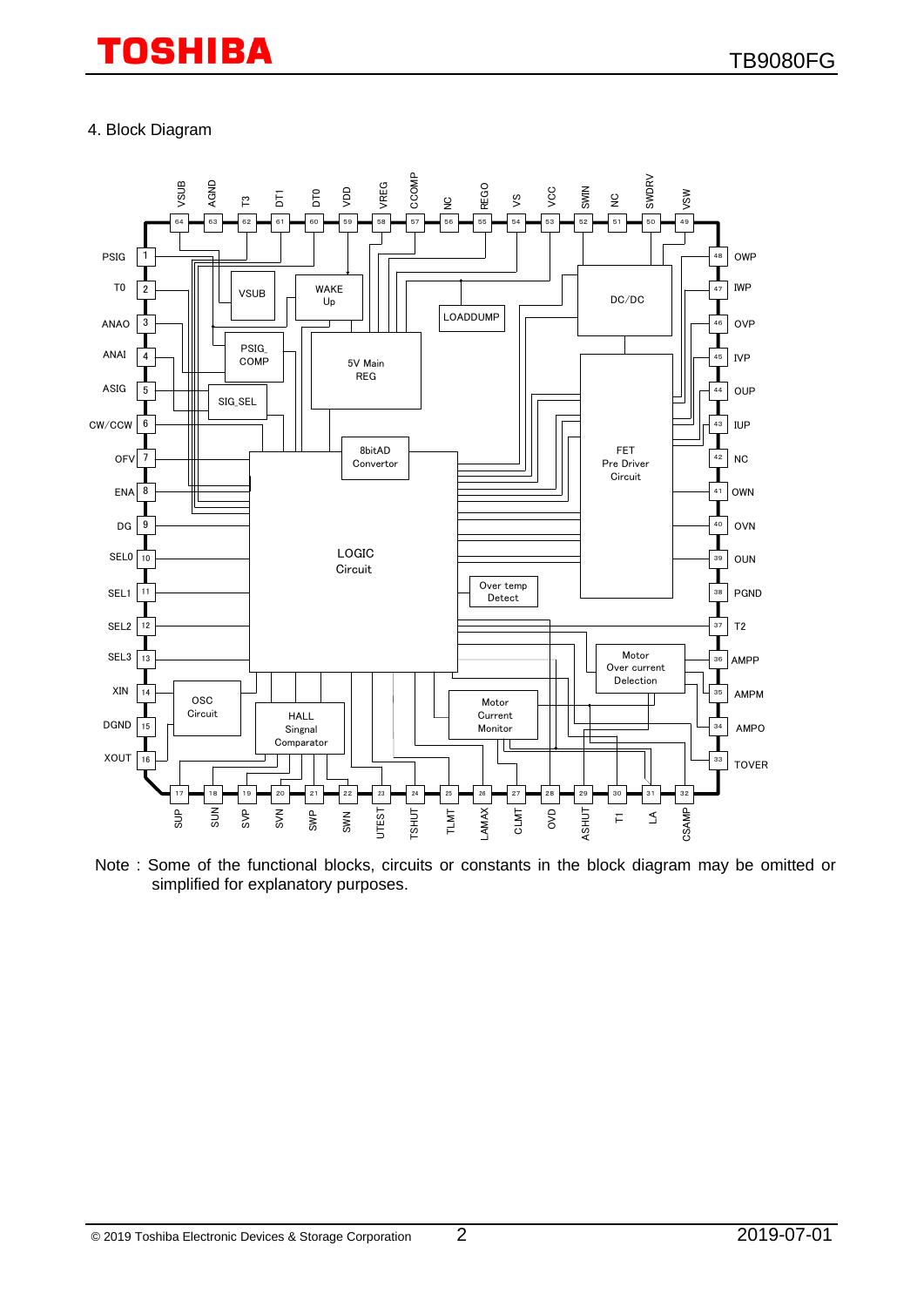## 4.1 Functional block



- Note1: Some of the functional blocks, circuits or constants in the block diagram may be omitted or simplified for explanatory purposes.
- Note2: Install the products correctly. Otherwise, it may result in break down, damage and/or deterioration to the product or equipment.
- Note3: The application circuits shown in this document are provided for reference purposes only. Especially, a thorough evaluation is required on the phase of mass production design. Toshiba dose not grant the use of any industrial property rights with these examples of application circuits.
- Note4: Short Circuit between each Output signal, Output Signal and Power line (Battery, Regulator Output, GND) may make the cause of IC destruction or Damage.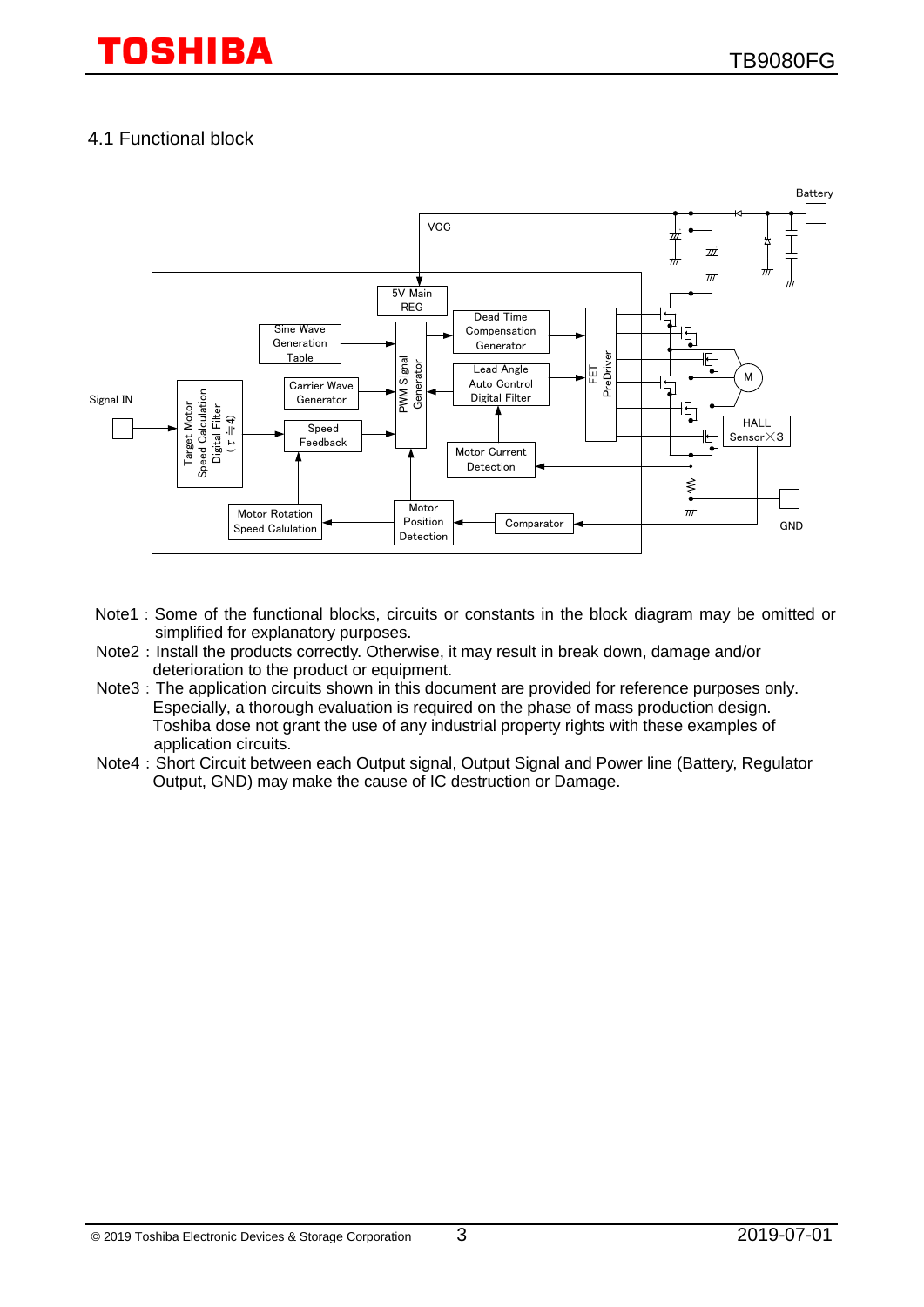## **5. Pin Description**

| Pin No.        | Pin Name         | Description                                                                                                                                                                                    |
|----------------|------------------|------------------------------------------------------------------------------------------------------------------------------------------------------------------------------------------------|
| 1              | <b>PSIG</b>      | Input of external PWM signal to set Motor rotation Speed.                                                                                                                                      |
| 2              | T <sub>0</sub>   | <b>TEST PIN</b>                                                                                                                                                                                |
| 3              | <b>ANAO</b>      | PSIG and converts the voltage.                                                                                                                                                                 |
| 4              | <b>ANAI</b>      | PSIG is a signal input terminal of number of rotations.                                                                                                                                        |
| 5              | <b>ASIG</b>      | Input for external Voltage to set Motor rotation Speed.<br>DC voltage is set input by resistive voltage division.                                                                              |
| 6              | <b>CW/CCW</b>    | Input to change Motor rotation direction. Built-in pull up Resistor.<br>"H" or "open " : Clock wise<br>"L"<br>: Counter Clock wise                                                             |
| $\overline{7}$ | <b>OFV</b>       | OFV is an external capacitor connection terminal that generates an LPF for<br>converting the motor rotational speed into a voltage.<br>Please attach an external capacitor.                    |
| 8              | <b>ENA</b>       | ENA is enable terminal.<br>"H": GATE-Driver Output Enable<br>"L" : all GATE-Driver Output disable (all "L")                                                                                    |
| 9              | DG               | DG is a Motor speed monitor and diagnosis monitor signal.<br>A pulse with an asynchronous rotational speed cycle (120 deg.) Is output.<br>During detection operation, there is output as duty. |
| 10             | SEL <sub>0</sub> |                                                                                                                                                                                                |
| 11             | SEL <sub>1</sub> | Select terminal is Max Motor rotation Speed.                                                                                                                                                   |
| 12             | SEL <sub>2</sub> |                                                                                                                                                                                                |
| 13             | SEL <sub>3</sub> |                                                                                                                                                                                                |
| 14             | <b>XIN</b>       | XIN is Oscillator terminal. Please connect an external oscillator.                                                                                                                             |
| 15             | <b>DGND</b>      | DGND is GND Terminal for Oscillator.                                                                                                                                                           |
| 16             | <b>XOUT</b>      | XOUT is Oscillator terminal. Please connect an external oscillator.                                                                                                                            |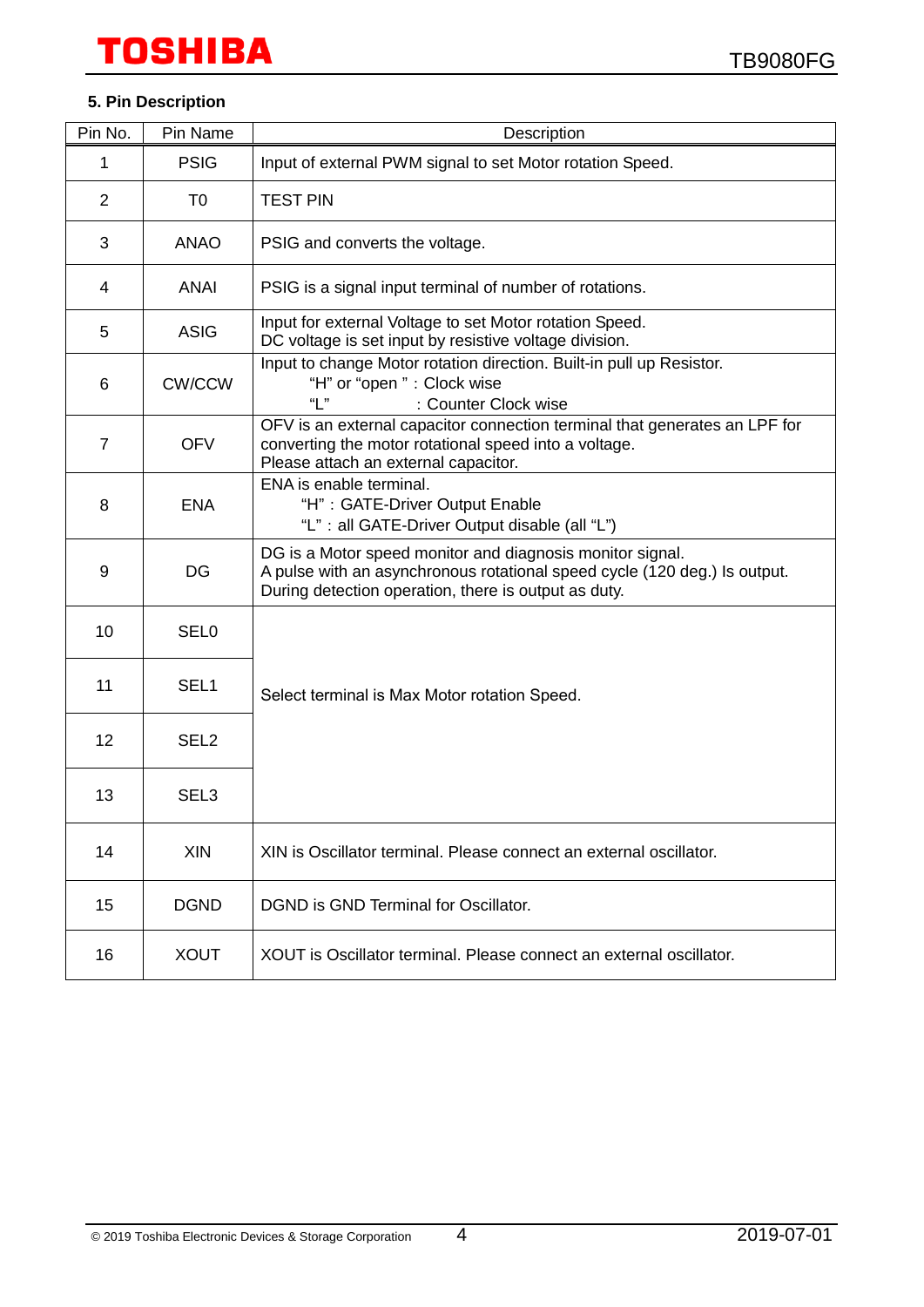### 5. **Pin Description**

| Pin No. | Pin Name     | Description                                                                                                          |
|---------|--------------|----------------------------------------------------------------------------------------------------------------------|
| 17      | <b>SUP</b>   | Input of U-Phase HALL Sensor (+)                                                                                     |
| 18      | <b>SUN</b>   | Input of U-Phase HALL Sensor (-)                                                                                     |
| 19      | <b>SVP</b>   | Input of V-Phase HALL Sensor (+)                                                                                     |
| 20      | <b>SVN</b>   | Input of V-Phase HALL Sensor (-)                                                                                     |
| 21      | <b>SWP</b>   | Input of W-Phase HALL Sensor (+)                                                                                     |
| 22      | <b>SWN</b>   | Input of W-Phase HALL Sensor (-)                                                                                     |
| 23      | <b>UTEST</b> | Input for user Test input.                                                                                           |
| 24      | <b>TSHUT</b> | This is input for the setting external Over temperature.                                                             |
| 25      | <b>TLMT</b>  | This is input for external critical temperature.                                                                     |
| 26      | <b>LAMAX</b> | Input to set the Max. Lead Angle by external Voltage Divider.                                                        |
| 27      | <b>CLMT</b>  | Input to set Motor Current Limit by external Voltage Divider.                                                        |
| 28      | <b>OVD</b>   | Power Supply for each external Voltage Divider to set detection ("ASHUT",<br>"CLMT","LAMAX","TOVER","TLMT","TSHUT"). |
| 29      | <b>ASHUT</b> | It is a motor over-current setting input.                                                                            |
| 30      | T1           | <b>TEST Pin</b>                                                                                                      |
| 31      | LA           | This terminal should attach the capacitor for CLMT.                                                                  |
| 32      | <b>CSAMP</b> | This terminal should attach the capacitor for sample hold control.                                                   |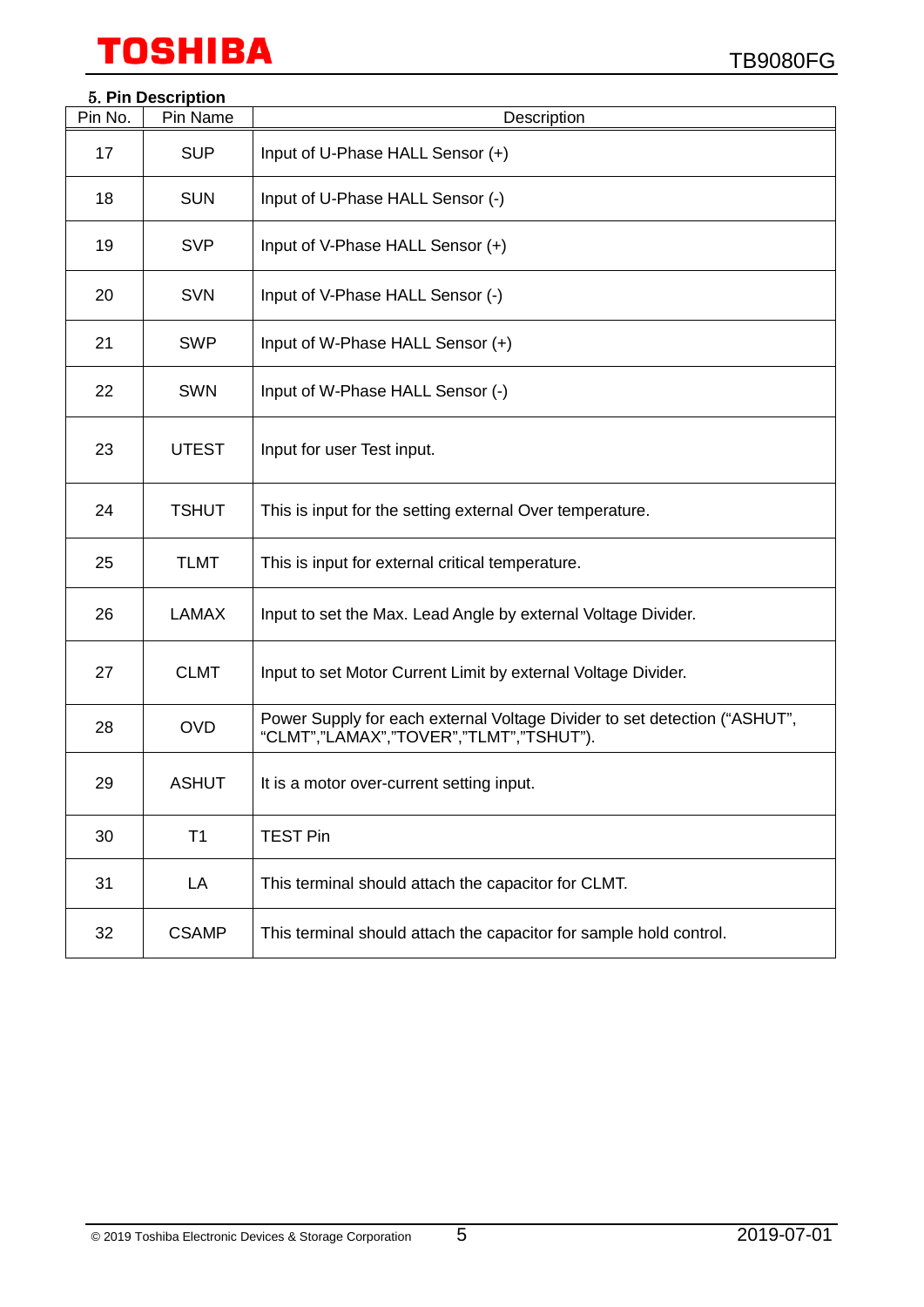| Pin No. | 5. Pin Description (Cont.)<br>Pin Name | Description                                                                                       |
|---------|----------------------------------------|---------------------------------------------------------------------------------------------------|
| 33      | <b>TOVER</b>                           | Input to measure external Temp.                                                                   |
| 34      | <b>AMPO</b>                            | Output of build-in AMP for Motor Current measurement.                                             |
| 35      | <b>AMPM</b>                            | Current sense PIN of build-in AMP(-).                                                             |
| 36      | AMPP                                   | Current sense PIN of build-in AMP(+).                                                             |
| 37      | T <sub>2</sub>                         | TEST Pin.                                                                                         |
| 38      | <b>PGND</b>                            | This terminal is a ground of Pre Driver.                                                          |
| 39      | <b>OUN</b>                             | Output of U-phase Low side Nch MOSFET GATE signal.<br>Please connect to FET Gate via a resistor.  |
| 40      | <b>OVN</b>                             | Output of V-phase Low side Nch MOSFET GATE signal.<br>Please connect to FET Gate via a resistor.  |
| 41      | <b>OWN</b>                             | Output of W-phase Low side Nch MOSFET GATE signal.<br>Please connect to FET Gate via a resistor.  |
| 42      | N.C.                                   | Please use it open.                                                                               |
| 43      | IUP                                    | U-phase High side reference voltage PIN.<br>Please connect to FET via a resistor.                 |
| 44      | <b>OUP</b>                             | Output of U-phase High side Nch MOSFET GATE signal.<br>Please connect to FET Gate via a resistor. |
| 45      | <b>IVP</b>                             | V-phase High side reference voltage PIN.<br>Please connect to FET via a resistor.                 |
| 46      | <b>OVP</b>                             | Output of V-phase High side Nch MOSFET GATE signal.<br>Please connect to FET Gate via a resistor. |
| 47      | <b>IWP</b>                             | W-phase High side reference voltage PIN<br>Please connect to FET via a resistor.                  |
| 48      | <b>OWP</b>                             | Output of W-phase High side Nch MOSFET GATE signal.<br>Please connect to FET Gate via a resistor. |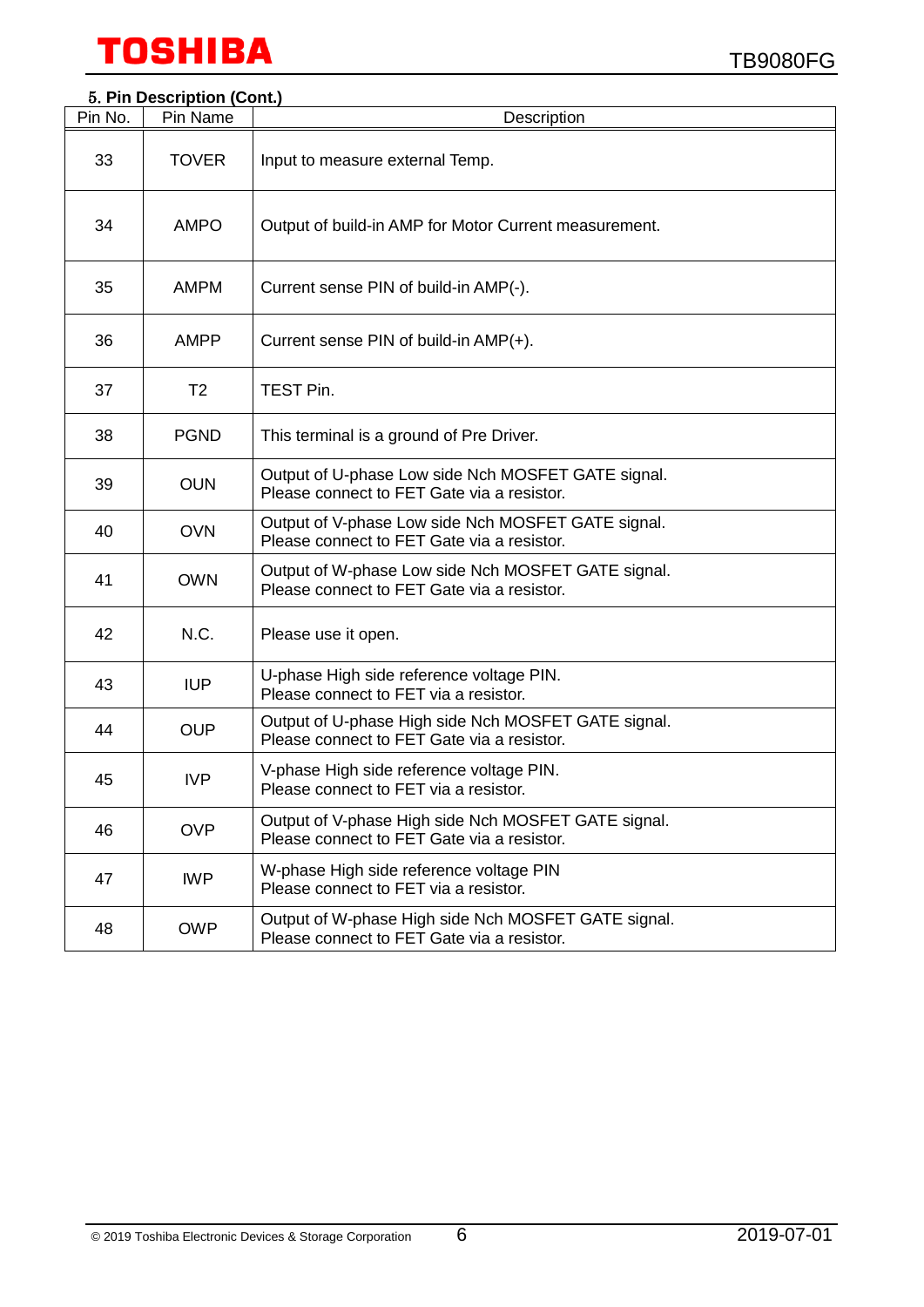| Pin No. | 5. Pin Description (Cont.)<br>Pin Name | Description                                                                        |
|---------|----------------------------------------|------------------------------------------------------------------------------------|
| 49      | <b>VSW</b>                             | DCDC converter power supply output.                                                |
| 50      | <b>SWDRV</b>                           | The boost control terminal of a DCDC converter.                                    |
| 51      | N.C.                                   | Please use it open.                                                                |
| 52      | <b>SWIN</b>                            | This is DCDC converter input pin.                                                  |
| 53      | <b>VCC</b>                             | Power supply of 7 to 18V.                                                          |
| 54      | VS                                     | This is VREG Regulator Current detection.                                          |
| 55      | <b>REGO</b>                            | This is terminal of the transistor for VREG.                                       |
| 56      | N.C.                                   | Please use it open.                                                                |
| 57      | <b>CCOMP</b>                           | This is terminal to connect external Capacitor for Phase Compensation for<br>VREG. |
| 58      | <b>VREG</b>                            | This is 5V power supply for control terminal.                                      |
| 59      | <b>VDD</b>                             | 5V power supply input.                                                             |
| 60      | DT <sub>0</sub>                        | This terminal is delay control 0 of output time.                                   |
| 61      | DT <sub>1</sub>                        | This terminal is delay control 1 of output time.                                   |
| 62      | T <sub>3</sub>                         | TEST PIN.                                                                          |
| 63      | <b>AGND</b>                            | This terminal is analog ground of control circuit.                                 |
| 64      | <b>VSUB</b>                            | VSUB is a power supply terminal for PSIG.                                          |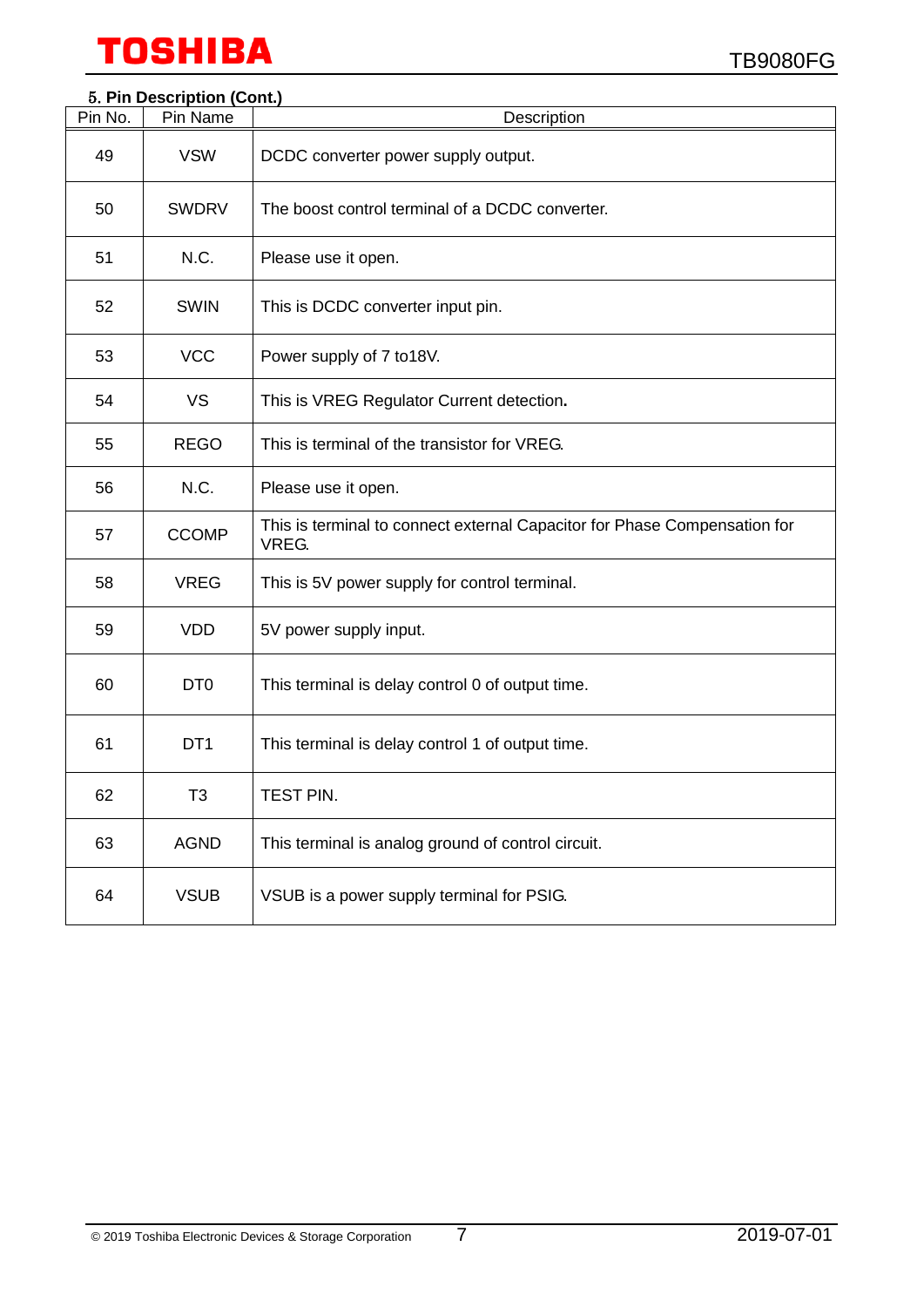### 6. **Function description**

#### 6.1 VREG regulator circuit (VCC/VS/REGO/CCOMP/VREG)

TB9080FG build-in a 5V main regulator to drive internal logic and a sub 5V power supply for PSIG that operates even in sleep mode.

The 5V main regulator uses an external PNP-Tr. It has a regulator circuit that generates 5V to driving the main logic circuit.

Please connect PNP-Tr. to the REGO terminal, and connect a phase compensation capacitor between the CCOMP terminal and the PNP-Tr. collector, and externally connect an overcurrent detection resistor between the VCC terminal and VS terminal. The current capability of the 5V power supply is determined by the characteristics of the external PNP-Tr. and the output current from the REGO pin.



The over current detection circuit is a circuit that detects the current flowing in the 5 V power supply circuit with the external resistor R, and turns off the REGO pin when the voltage drops more than Vlimit so that the current does not flow more than a certain amount.

This circuit is effective when an excessive current may flow when it is used for an external microcomputer etc.

Detection electric current:  $I = (VCC-Vlimit) / R$ Vlimit : VCC-0.4V to VCC-0.15V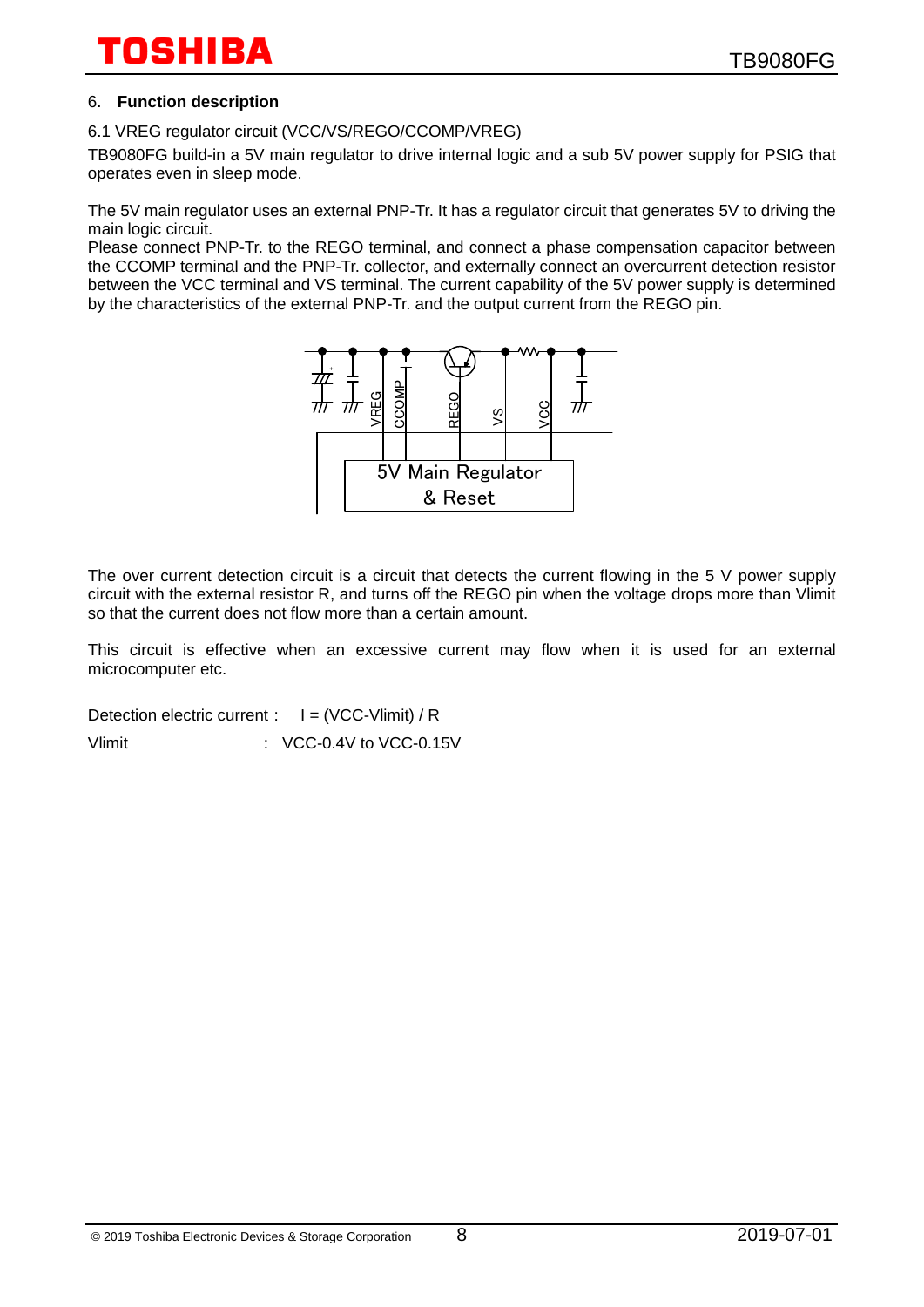### 6.2 SUB 5V regulator (VSUB)

SLEEP mode operation is performed using the 5 V SUB regulator.

In SLEEP mode operation, 5 V main regulator circuit is stopped and all pre-driver outputs are fixed low to reduce power consumption.

Use a 5V SUB regulator only for the pull-up power supply of the PSIG pin.



Note: Please do not use the 5V SUB regulator (VSUB) as a power supply (Hall device supply, others) of an external element.

6.3Enable terminal (ENA)

"H": GATE-Driver Output Enable "L" : all GATE-Driver Output disable (all "L") When Pre-Driver is a Low output, Exterior Nch MOSFET becomes Hi-Z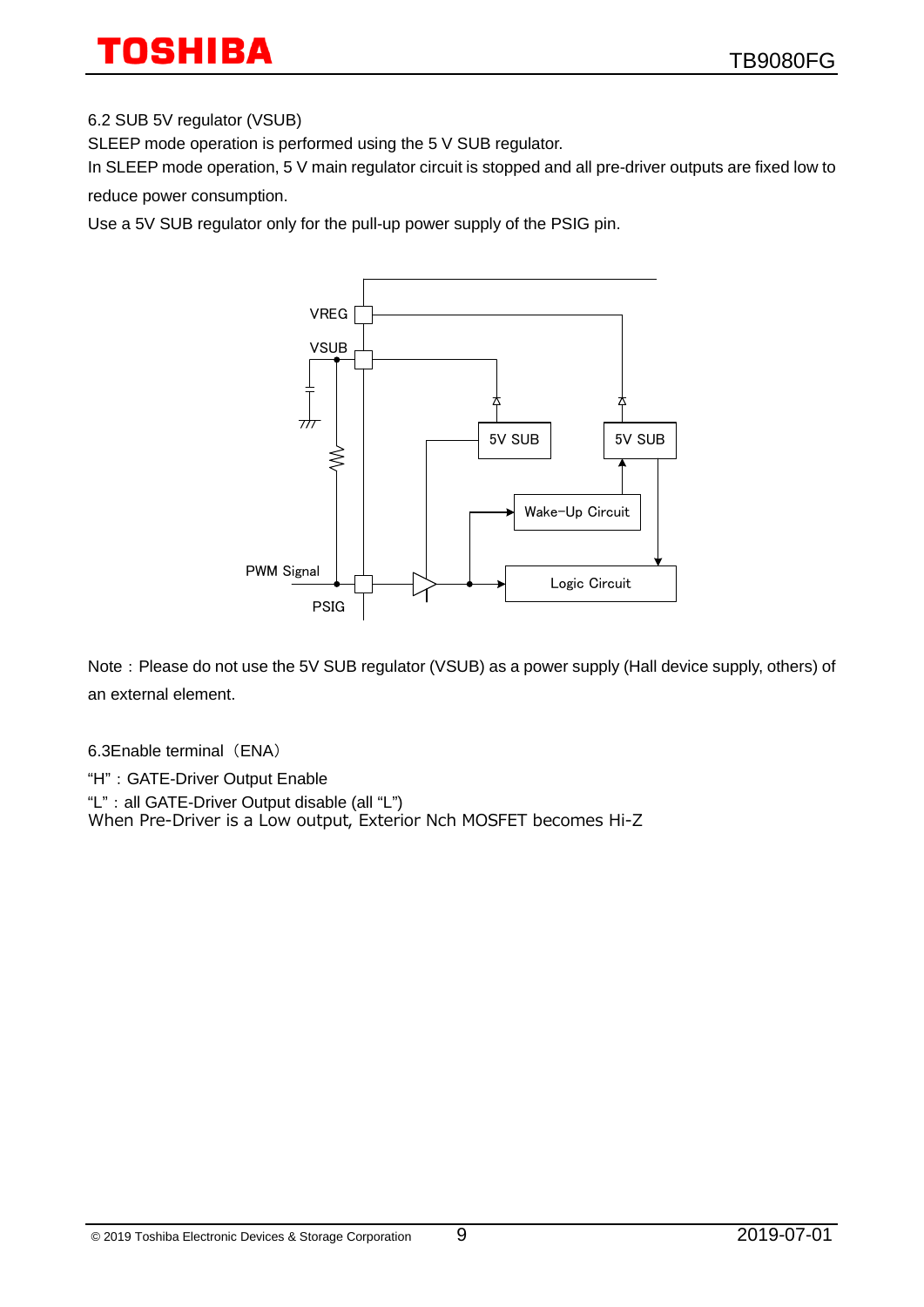6.4 Rotation speed input (PSIG/ANA0/ANAI/ASIG)

There are two ways to control the motor speed both PSIG drive and ASIG drive. It becomes a PSIG input when it detects more than 7.6 Hz, and becomes an ASIG pin input when it detects less than 7.6 Hz.

6.4.1 PWM target rotation data input (PSIG)

The PSIG terminal is an input terminal that sets the target (command) motor rotation data by the PWM duty signal from the outside.

In addition, it controls sleep / wakeup / drive start (12% or more) / stop (8% or less), and PSIG / ASIG switching according to the PWM Duty value input to the PSIG pin.

The frequency range of target rotation data of PSIG is 7.6Hz to 1kHz, and according to ASIG when the input PWM duty becomes 100%.

Although an input of 1 kHz or more is also accepted, the PWM Duty value may change.

Note1: Motor drive starts when the PWM Duty value of PSIG terminal input is 12% or more. After startup, it stop at 8% or less.The IC enters sleep mode when it detects a high level for a certain period of time or more from the PSIG pin input.

Note2: If the edge cannot be detected from the input signal of PSIG pin, or if the input frequency of PSIG terminal is less than 7.6 Hz, the command rotation data follows the data of the analog input signal set by ASIG terminal.

6.4.2 Analog target rotation data input (ASIG)

To select ASIG, please input 0 V to the PSIG pin. The ASIG terminal is an input terminal for setting the target motor rotation data from the outside according to the voltage value. In addition, drive start / stop control is also performed depending on the voltage value input to the ASIG terminal.

Note1: Motor drive starts when the input voltage value of the ASIG terminal is 0.6 V (Typ.) Or more. After startup, stop the startup at 0.4 V (Typ.) Or less.

Note2: The sleep mode is not entered because the PSIG pin input is set to low level.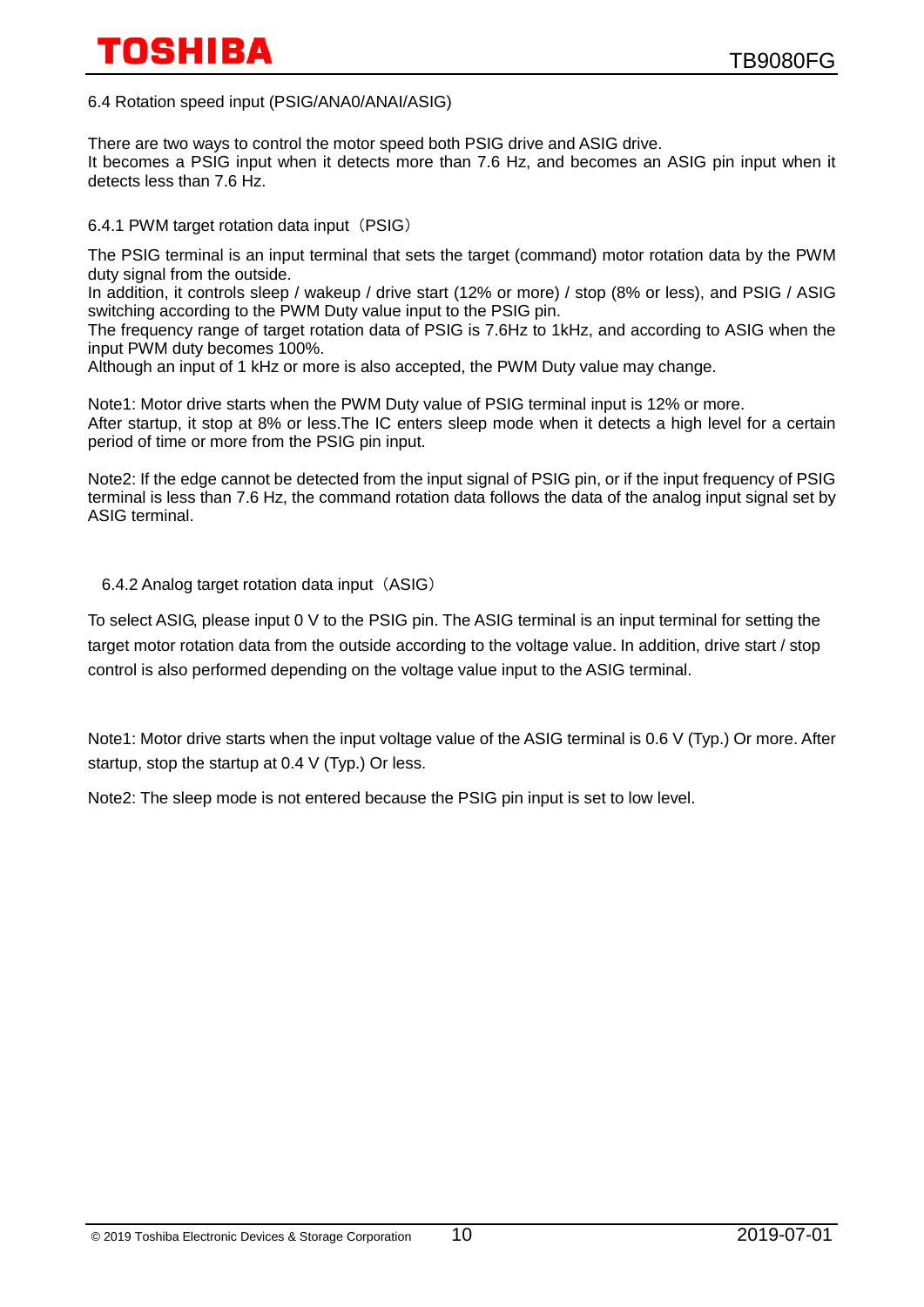## ніва

6.5 SLEEP MODE

#### 6.5.1 SLEEP mode Start

Transition to and release from SLEEP mode is performed by the PWM signal input from the PSIG pin. If High period continues to be 524 ms or more at the PSIG terminal, TB9080FG shifts to SLEEP mode. In the SLEEP mode, the 5V regulator is turned off, the Logic circuit is reset, and all pre-driver outputs are low.



#### 6.5.2 Return to Sleep Operation

①VREG restart by detecting falling edge of PSIG input.

②When VREG is over 4.7V(Typ.), internal Reset is off and logic circuit start operation.

③After 8.2ms(Typ.) passed, it accepts ASIG data.

④When rising Edge of PSIG is detected 2times, PSIG operation restart. But, in case that PSIG frequency is lower than 131ms. ASIG Operation is kept.

Note1: Timing chart may be simplified for the explanation.

6.6 Rotation Direction (CW/CCW)

Motor rotation direction is set by PIN"CW/CCW".

 PIN"CW/CCW" = H CW (Clockwise direction) PIN"CW/CCW" = L CCW (Counter Clockwise direction)

Note2: If the direction of rotation is changed by the above operation while the motor is rotating, a large current may flow due to the back electromotive force of the motor and the driver may be destroyed. Please be sure to stop the motor once before switching the above rotation direction.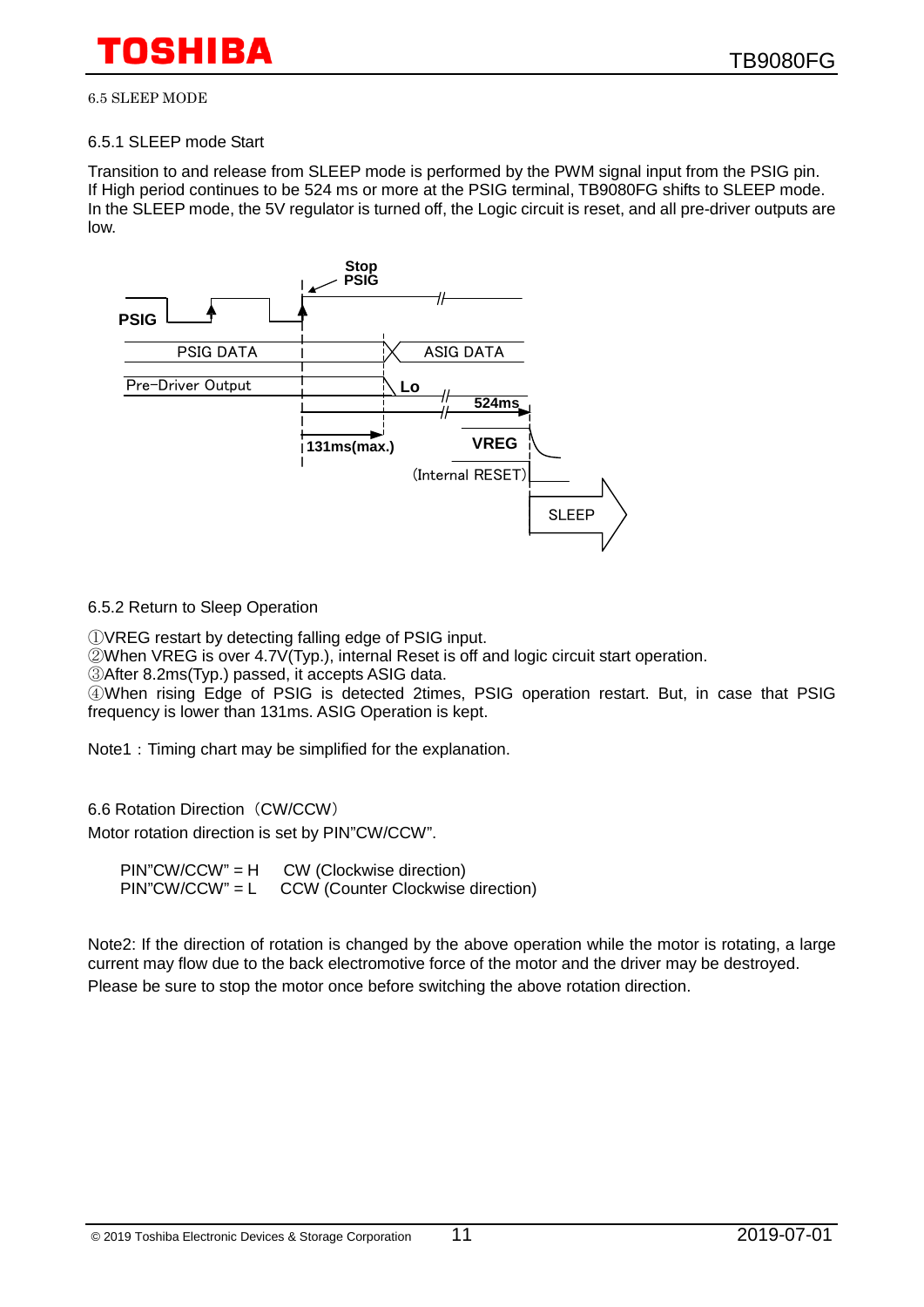#### 6.7 Max Motor rotation Speed. (SEL0/SEL1/SEL2/SEL3)

The maximum electric angle number of rotations of the Max Motor rotation Speed to be used is set up at 4 bits of SEL0 - SEL3 terminal.

Depending on Motor characteristics and the supply voltage condition motor rotation speed may not actually reach to the Max. speed which is set in the above table. (base clock 8.0MHz(Typ.))

|                |                   |                  |                  |                  |        |                         |                  | (rpm)   |
|----------------|-------------------|------------------|------------------|------------------|--------|-------------------------|------------------|---------|
|                | <b>SELECT PIN</b> |                  |                  |                  |        | Motor mechanical angle. | (P:Pole, S:Slot) |         |
|                |                   |                  |                  |                  | 4p/6S  | 6P/9S                   | 8P/12S           | 10P/12S |
|                | Sel <sub>0</sub>  | SEL <sub>1</sub> | SEL <sub>2</sub> | SEL <sub>3</sub> | 1/2    | 1/3                     | 1/4              | 1/5     |
| 15             | 1                 | 1                | 1                | 1                | 4,000  | 2,667                   | 2,000            | 1,600   |
| 14             | 0                 | 1                | 1                | 1                | 4,500  | 3,000                   | 2,250            | 1,800   |
| 13             | 1                 | $\mathbf 0$      | 1                | 1                | 5,000  | 3,333                   | 2,500            | 2,000   |
| 12             | 0                 | $\mathbf 0$      | 1                | $\mathbf 1$      | 5,500  | 3,667<br>2,750          |                  | 2,200   |
| 11             | 1                 | 1                | $\mathbf 0$      | 1                | 6,000  | 4,000                   | 3,000            | 2,400   |
| 10             | 0                 | 1                | 0                | 1                | 6,750  | 4,500                   | 3,375            | 2,700   |
| 9              | 1                 | $\overline{0}$   | 0                | 1                | 7,500  | 5,000                   | 3,750            | 3,000   |
| 8              | $\overline{0}$    | $\overline{0}$   | 0                | 1                | 8,250  | 5,500                   | 4,125            | 3,300   |
| $\overline{7}$ | 1                 | 1                | 1                | 0                | 9,000  | 6,000                   | 4,500            | 3,600   |
| 6              | 0                 | 1                | 1                | 0                | 10,000 | 6,667                   | 5,000            | 4,000   |
| $\overline{5}$ | 1                 | $\mathbf 0$      | 1                | 0                | 11,000 | 7,333                   | 5,500            | 4,400   |
| 4              | 0                 | $\mathbf 0$      | 1                | $\overline{0}$   | 11,250 | 7,500                   | 5,625            | 4,500   |
| 3              | 1                 | 1                | 0                | $\overline{0}$   | 12,000 | 8,000                   | 6,000            | 4,800   |
| $\overline{2}$ | $\overline{0}$    | 1                | $\overline{0}$   | $\overline{0}$   | 12,500 | 8,333                   | 6,250            | 5,000   |
| 1              | 1                 | $\mathbf 0$      | 0                | 0                | 13,750 | 9,167                   | 6,875            | 5,500   |
| $\overline{0}$ | 0                 | 0                | 0                | 0                | 15,000 | 10,000                  | 7,500            | 6,000   |

#### Motor Max. Rotational Speed Select Table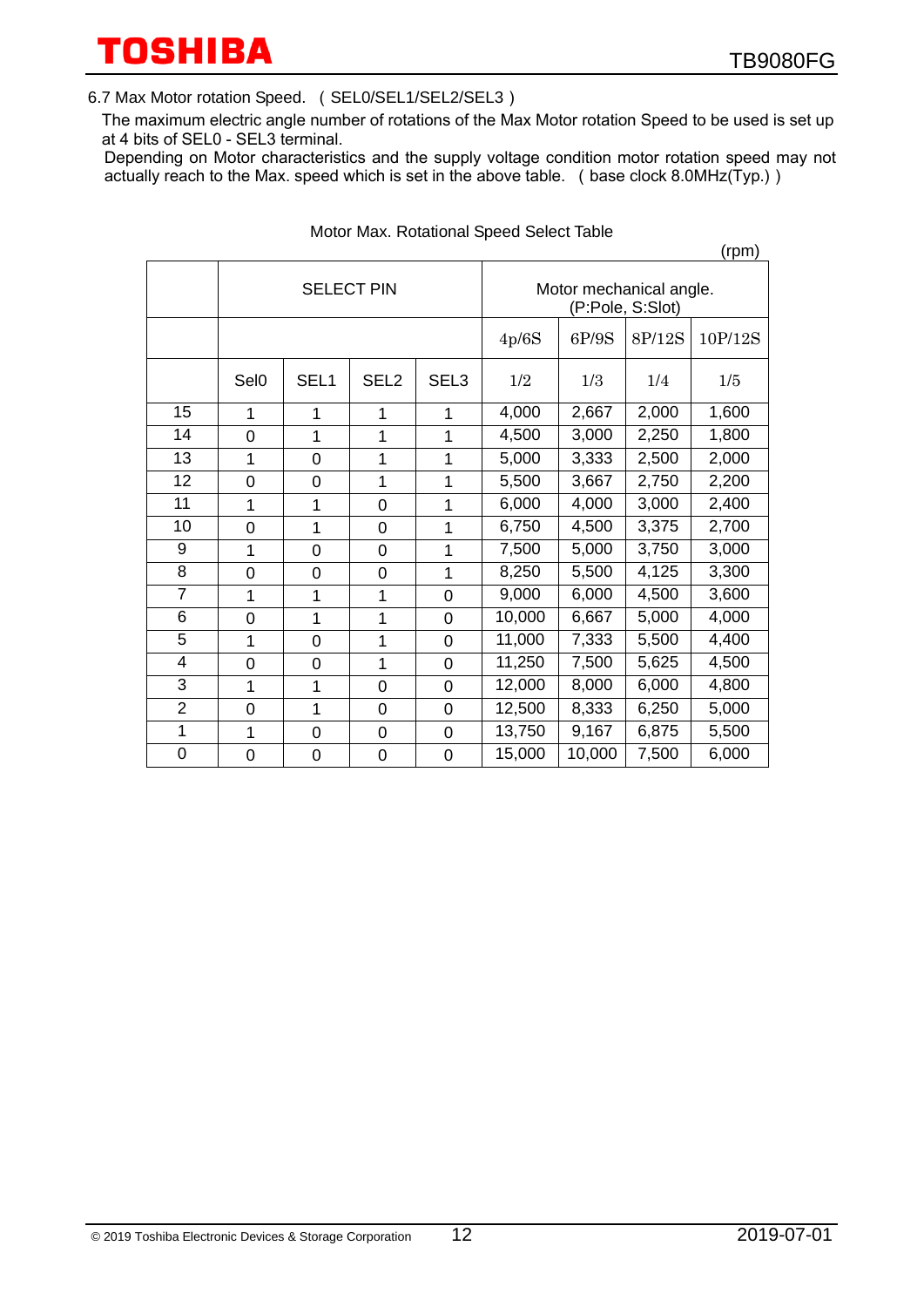6.8 HALL sensor mounting location(SUP/SUN/SVP/SVN/SWP/SWN)

TB9080FG Shapes the Hall sensor signal from the Hall element and pass it to Logic.



Please attach the sensor where the sensor switching signal is 30deg late place from zero cross point of motor induced voltage generated by external power.

Below figure explains motor induced voltage and sensor output in clockwise rotation.



Note: Graph is reference consistently.

### 6.9 Motor rotation monitor signal (OFV)

One shot pulse synchronized with the switching timing of Hall sensor signal in each phase (every 60 degrees mechanical angle of each phase) is output from the terminal OFV terminal.

#### 6.10 Delay control of output time (DT0/DT1)

The following driver delay correction can be set for external MOSFET drive. (Please set the driver delay correction according to the external FET.)

| DT0 | DT1                             | Delay Time      |
|-----|---------------------------------|-----------------|
|     |                                 | $3\mu s$ (Typ.) |
|     |                                 | $2\mu s$ (Typ.) |
|     |                                 | $1\mu s$ (Typ.) |
|     | 1 (or open) $\vert$ 1 (or open) | $0\mu$ s        |
|     |                                 | (no correction) |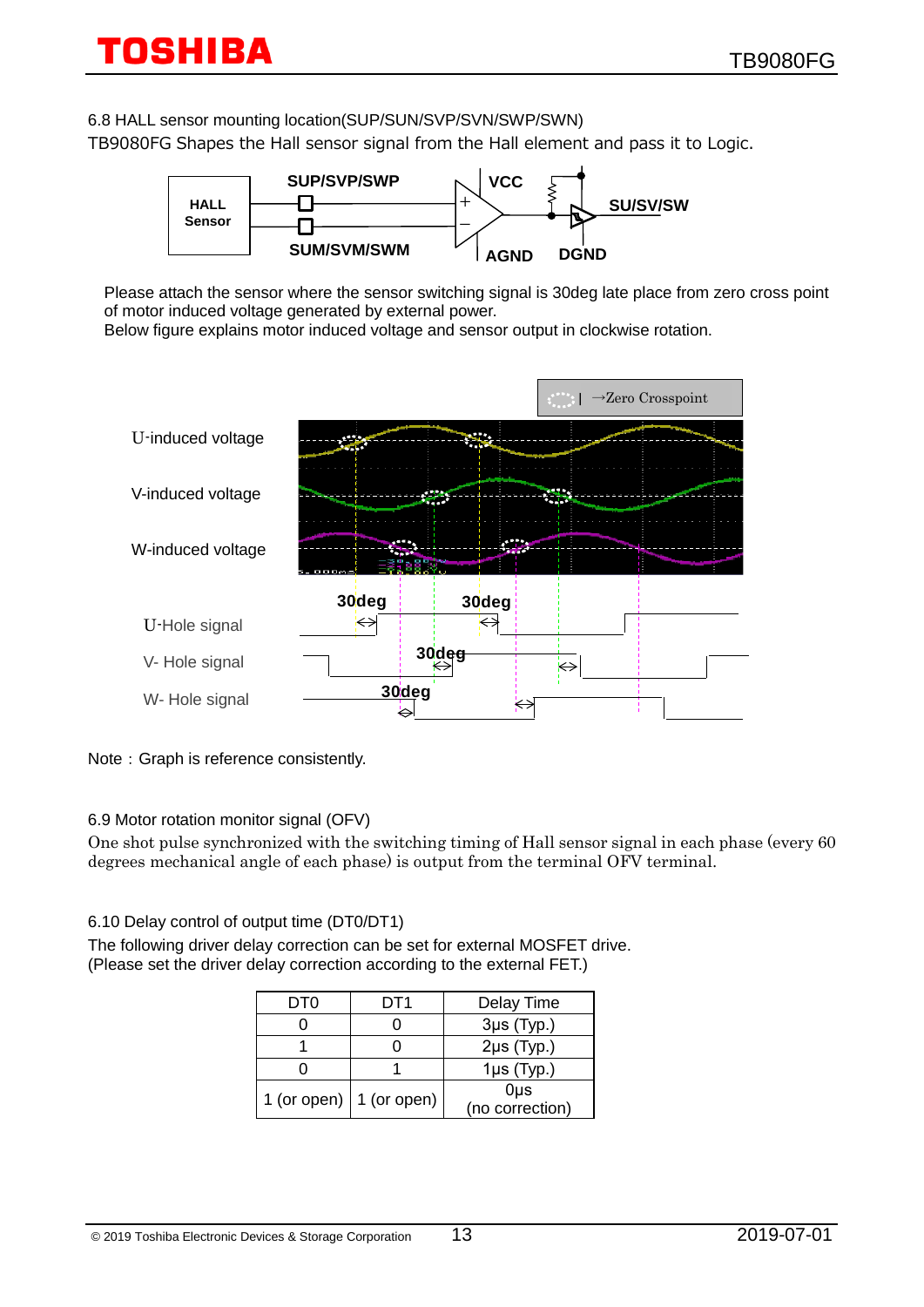### 6.11 Lead Angle Max Setting (LAMAX)

The shunt resistance constantly monitors the motor drive current and automatically sets the optimum lead angle according to the rotation speed.

When the voltage at the LAMAX terminal rises to 1.5 V or more, the maximum lead angle value is fixed at 45 degrees thereafter.



6.12 High side gate voltage booster circuit (SWIN/SWDRV/VSW)

The voltage rise circuit which generates VCC+12V (Typ.) as a gate driving signal power supply of high side MOSFET of external MOSFET for a motor drive is built in. Oscillation frequency: 95 kHz (fixed) Duty = 50%, (oscillator 8 MHz) The boost voltage normally operates to be VCC + 12V.

6.13 Oscillation circuit (XIN/XOUT)

TB9080FG build-in oscillation circuit for internal. Recommended external Oscillator is 8MHz (Typ.) to connect between PIN"XIN" and "XOUT". Internal circuit operation, such as PWM Output is based on this external OSC. Thus, the tolerant of Ceramic Oscillator Level is minimum required for external OSC. The following is the reference of PWM Output frequency based on each external OSC. (All of timing in this Specification is based on 8MHz (Typ.) external OSC)

The circuit incorporates a feedback resistor for oscillation.

| Oscillator | PWM frequency (Typ.) |
|------------|----------------------|
| 8MHz       | 15.7kHz              |

Note1:The frequency of a PWM signal and other time changes by an oscillation child. Note2:The time written in these specifications is written on the basis of an 8-MHz clock.

6.14 Motor induced voltage and fixed position of sensor (OVD)

You can use OVD terminal as power supply of resistor divider connected to TSHUT, TLMT, LAMAX, CLMT, and ASHUT.But voltage drops at output current over 3mA, so please use within the ratings.  $Io = 3mA (Typ.)$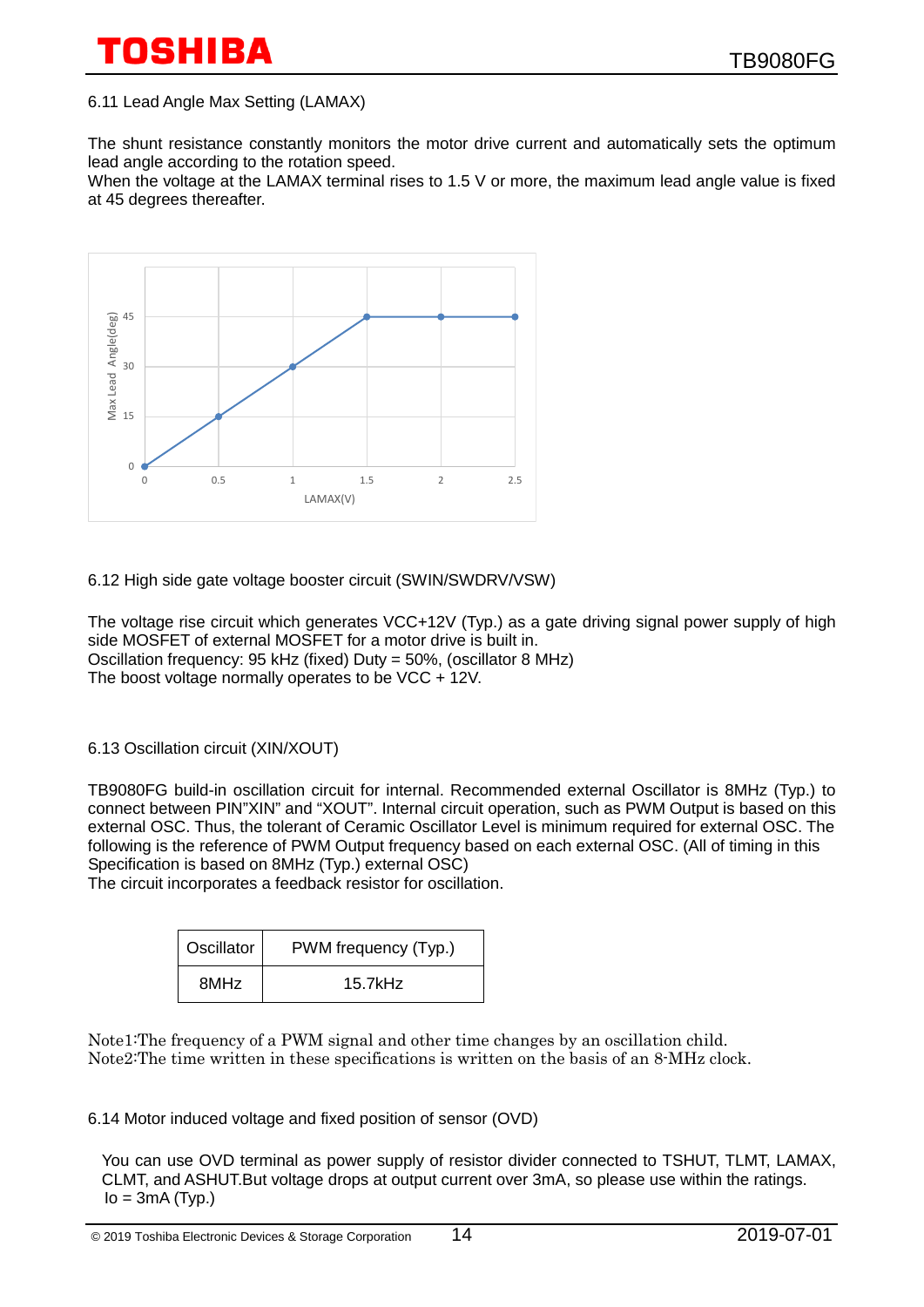### 6.15 Digital Filter

TB9080FG build-in Digital Filter to protect Rush Current of external MOSFET. This Digital Filter makes Motor Start Up delay by Time Constance  $\tau$  =4.0s (Typ.) as follows.



Note: Timing charts may be simplified for explanatory purpose.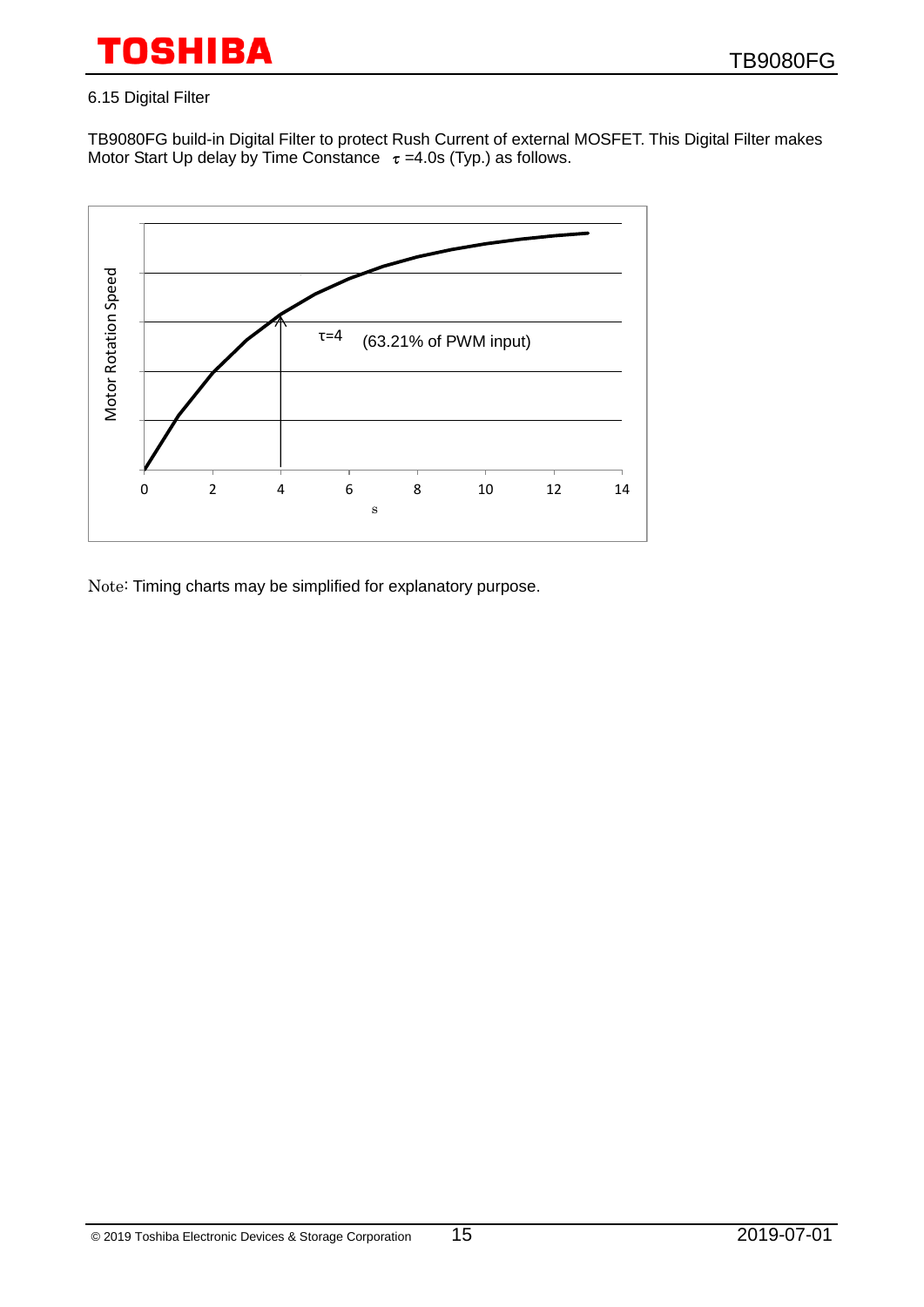### 6.16 External Over Temperature Detection (TOVER/TLMT/TSHUT)

This circuit is the circuit for detection of overheat outside the IC.

Attach a temperature thermistor outside to detect.

Two-step detection is possible. First, the temperature limiter works to lower the target motor speed by 2% / digit.

If the temperature still rises, TB9080FG can turn the pre driver off with the temperature shutdown setting.



| PIN          | <b>Notes</b>                                                                                                                                                                                                                                                                                                                                                                                                                                             |
|--------------|----------------------------------------------------------------------------------------------------------------------------------------------------------------------------------------------------------------------------------------------------------------------------------------------------------------------------------------------------------------------------------------------------------------------------------------------------------|
| <b>TOVER</b> | TOVER is the input terminal which detects the external Temperature. This input is<br>connected to a Voltage divider by Thermistor. This terminal voltage is compared to<br>TLMT terminal voltage and TSHUT terminal voltage.<br>When not using this function, attach a pull-up resistor.                                                                                                                                                                 |
| <b>TLMT</b>  | When the thermistor resistance voltage division value of the TOVER terminal<br>becomes lower than the resistance voltage division of the TLMT terminal (VTOVER<br><vtlmt), attenuated="" drive="" is="" motor="" of="" output="" regardless="" rotation<br="" target="" the="">speed input to the PSIG or ASIG terminal.<br/>This Temp. Limiter function can be disable by connecting PIN"TLMT" to GND.<br/>Built-in pull-down resistor 500KΩ.</vtlmt),> |
| <b>TSHUT</b> | This terminal is for setting the temperature to turn off the pre driver.<br>The release level is internally fixed at +1.0 V from TSHUT level.<br>The temperature shutdown detection operation returns to normal operation when the<br>measured value TOVER becomes 1 V higher than TSHUT (shutdown detection<br>value) (The TSHUT pin is internally connected to a $500k\Omega$ pull-down resistor.)                                                     |

Note: Some of the functional block, circuit or constants in the block diagram may be omitted or simplified explanatory purpose.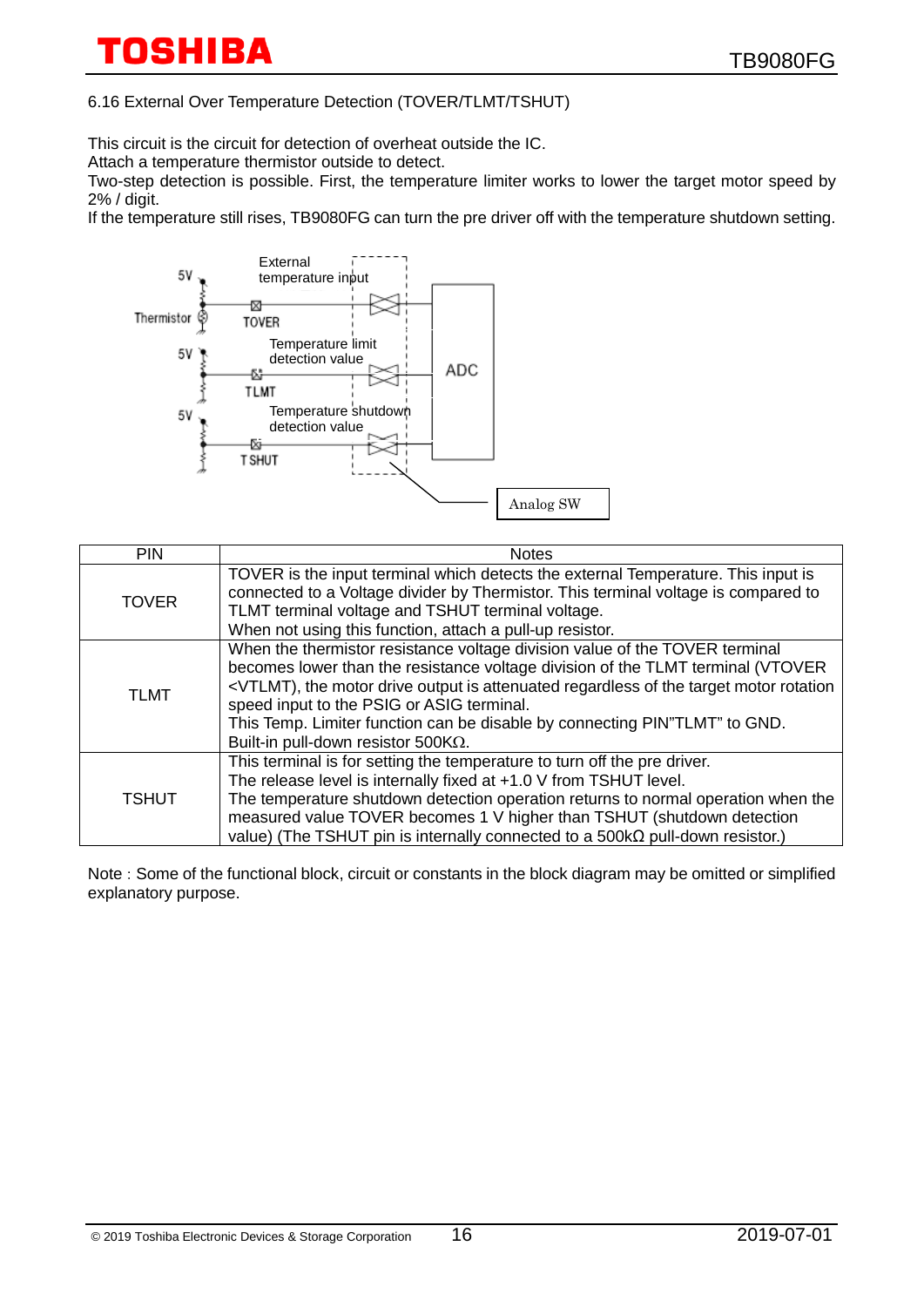### 7. Abnormal Detection

TB9080FG build-in various Abnormal Detection functions, and outputs the information of Abnormal Detection signal from PIN"DG" (except some detection).

#### 7.1 Abnormal detection view

|                    | Item                                                                                                  | Detection<br>Point                                                                                               | Ret. to<br>Normal                    | Action                                                                                      | PIN"DG"<br>Output                    | Detection<br>point set                           |
|--------------------|-------------------------------------------------------------------------------------------------------|------------------------------------------------------------------------------------------------------------------|--------------------------------------|---------------------------------------------------------------------------------------------|--------------------------------------|--------------------------------------------------|
|                    | <b>VREG</b><br><b>Current Limiter</b>                                                                 | Voltage drop<br>0.3V (Typ.)<br>or Over                                                                           | Voltage up<br>0.3V(Typ.) or<br>Lower | 5V Regulator<br>off                                                                         |                                      | Ex. Resistor<br>$(VS-VCC)$                       |
| Current<br>Voltage | Motor<br>Over Current                                                                                 | All Pre-driver "L"<br>external shunt<br>into Sleep mode<br>(Motor output Hi-Z)<br>resistance value<br>or restart |                                      | 90%/10Hz shunt                                                                              | External<br>resistor                 |                                                  |
|                    | Motor<br><b>Current Limiter</b>                                                                       | External resistance voltage division<br>(terminal "CLMT") setting                                                |                                      | Output PWM Duty<br>Decay                                                                    | 90%/<br>Rotation<br>signal           | PIN"CLMT"<br>Ex. Voltage                         |
|                    | Pre-driver<br><b>Over Current</b>                                                                     | Over 130mA (min.)                                                                                                | into Sleep mode<br>or restart        | All Pre-driver OFF"Hi-Z"<br>(Motor outputs Hi-Z)                                            | 90%/10Hz                             | Fixed                                            |
|                    | <b>DCDC Booster</b><br>circuit<br>Over Current                                                        | 1A (Typ.)                                                                                                        | into Sleep mode<br>or restart        | All Pre-driver "L"<br>(Motor output Hi-Z)<br>DCDC booster clock stop,<br>SWIN output to GND | 90%/10Hz                             | Fixed                                            |
|                    | <b>VCC Low</b><br>Voltage                                                                             | Under 5.9V (Typ.)                                                                                                | Over 6.4V (Typ.)                     | All Pre-driver "L"<br>(Motor output Hi-Z)                                                   | 70%/10 Hz                            | Fixed                                            |
|                    | VCC Over<br>Voltage                                                                                   | Over 20V<br>(Typ.)                                                                                               | Under 19.5V<br>(Typ.)                | All Pre-driver "L"<br>(Motor output Hi-Z)<br>DCDC booster clock stop                        | 70%/10Hz                             | Fixed                                            |
|                    | <b>DCDC Booster</b><br>Low Voltage                                                                    | Under VCC+5V<br>(Typ.)                                                                                           | Over VCC+5.5V<br>(Typ.)              | All Pre-driver "L"<br>(Motor outputs Hi-Z)                                                  | 70%/10Hz                             | Fixed                                            |
|                    | PIN"VSW"<br>Open Detection                                                                            | Under 3V<br>(Typ.)                                                                                               | Over 3.5V (Typ.)                     | All Pre-driver "L"<br>(Motor output Hi-Z)<br>DCDC booster clock stop                        | 70%/10Hz                             | Fixed                                            |
|                    | Boost circuit<br>Over Voltage                                                                         | Over 38V<br>(Typ.)                                                                                               | Lower 37.5V<br>(Typ.)                | DCDC Booster clock stop                                                                     | Rotation<br>signal                   | Fixed                                            |
|                    | External diode<br>connection<br>failure detection<br>for boost circuit<br>(SWDRV pin<br>over voltage) | Over 40V<br>(Max.)                                                                                               | Connection of a<br>diode             | SWDRV clamp<br>(Active clamp)                                                               | Rotation<br>signal                   | Fixed                                            |
|                    | <b>Under VREG</b><br>voltage                                                                          | Under 4.55V (Typ.)                                                                                               | Over 4.7V<br>(Typ.)                  | Logic circuit reset                                                                         |                                      | Fixed                                            |
|                    | IC inside Over<br>temperature                                                                         | Over 165°C (Typ.)                                                                                                | Lower 155°C(Typ.)                    | All pre-driver outputs Hi-Z<br>(Motor outputs Hi-Z)<br>Boost circuit clock stop             | 30%/10Hz                             | Fixed                                            |
| Temperature        | Outside Over<br>Temperature<br>(shutdown)                                                             | Compare both of TOVER terminal<br>voltage and TSHUT terminal voltage                                             |                                      | All Pre-driver "L"<br>(Motor outputs Hi-Z)                                                  | 30%/10Hz                             | External<br>thermistor/<br>resistance<br>divider |
|                    | Outside Over<br>Temperature<br>(limiter)                                                              | Compare both of TOVER terminal<br>voltage and TLMT terminal voltage                                              |                                      | Output PWM Duty<br>Decay                                                                    | 30%/10Hz<br>or<br>Rotation<br>signal | External<br>thermistor/<br>resistance<br>divider |

Note: When the rotation cycle is 20 Hz or less, it will be 10 Hz (fixed).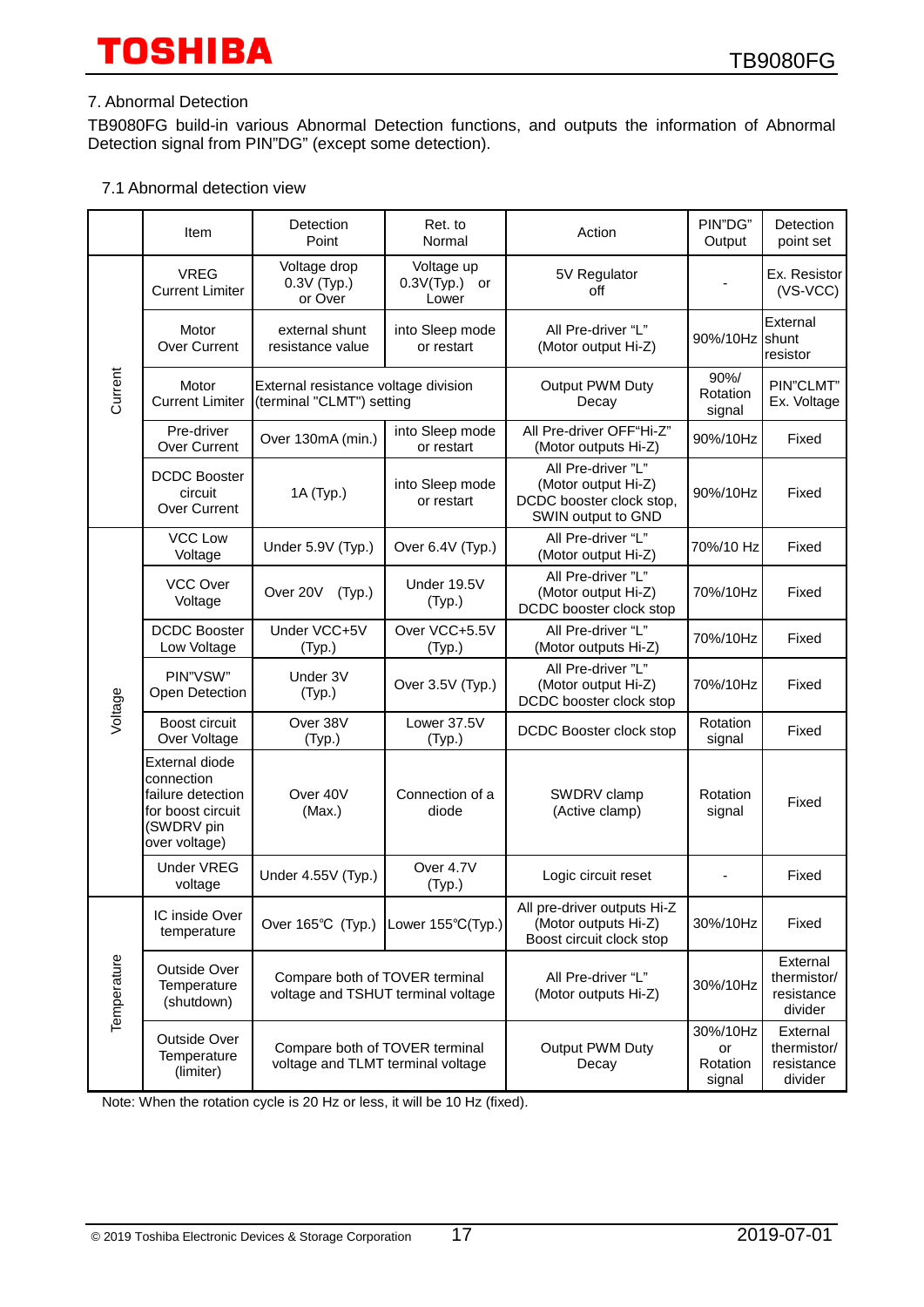|        | Detection Item                            | Detection<br>condition                                                                                                                                     | Release condition                                       | Detection<br>behavior                                                                               | PIN"DG"<br>Output                    | Detection<br>point set |
|--------|-------------------------------------------|------------------------------------------------------------------------------------------------------------------------------------------------------------|---------------------------------------------------------|-----------------------------------------------------------------------------------------------------|--------------------------------------|------------------------|
|        |                                           |                                                                                                                                                            | [detection condition]<br>target rotational speed        |                                                                                                     |                                      |                        |
|        |                                           | Actual speed                                                                                                                                               | Duration                                                | All pre-driver<br>outputs off                                                                       |                                      |                        |
|        | Motor lock                                | Under 32                                                                                                                                                   | Under 1/8:3.5s                                          | (Motor outputs<br>$Hi-Z)$                                                                           |                                      |                        |
|        | (detection<br>οf                          | 32 - 63                                                                                                                                                    | Under 1/8 : 2.0s                                        | $\times$ If it has not                                                                              |                                      |                        |
|        | low actual<br>rotation                    | 64 - 95                                                                                                                                                    | Under 1/16:1.5s                                         | reached the lock                                                                                    |                                      | Fixed                  |
| Others | speed                                     | Over 96                                                                                                                                                    | Under 1/16:1.0s                                         | judgment just<br>after the start of                                                                 | 10%/10Hz                             |                        |
|        | against<br>target<br>rotational<br>speed) | Reference: 96 = about 1.9 V (ANAO<br>voltage)<br>[release condition]<br>goes to sleep mode<br>change CW/CCW<br>re-start Power                              |                                                         | rotation, it will<br>be Duty 50% /<br>10Hz. It will be<br>10% / 10Hz<br>after the lock<br>judgment. |                                      |                        |
|        | Hall sensor<br>signal failure             | No HALL signal<br>Input during 3.5s.<br>(Typ.) after<br>startup.                                                                                           | <b>Transition to</b><br>SLEEP mode or<br>power on again | All pre-driver "L"<br>(Motor outputs<br>$Hi-Z)$                                                     | 10%/10Hz                             | Fixed                  |
|        | <b>PSIG</b><br>Low rotation               | Under 7.6Hz(Typ.)<br>(Under.)                                                                                                                              | Under<br>$7.6$ Hz $(Typ.)$<br>(Over.)                   | Change ASIG                                                                                         | No change<br>(State<br>continuation) | Fixed                  |
|        | Normal                                    | The pulse of the cycle (120deg.) of asynchronous<br>revolving speed calculated from the value which carried<br>out A/D conversion of the OFV is outputted. |                                                         |                                                                                                     | 50%<br>Not Synchro                   |                        |

Note: target rotational speed is a voltage by which internal AD conversion of input PWM signal is done after averaged by external CR low pass filter.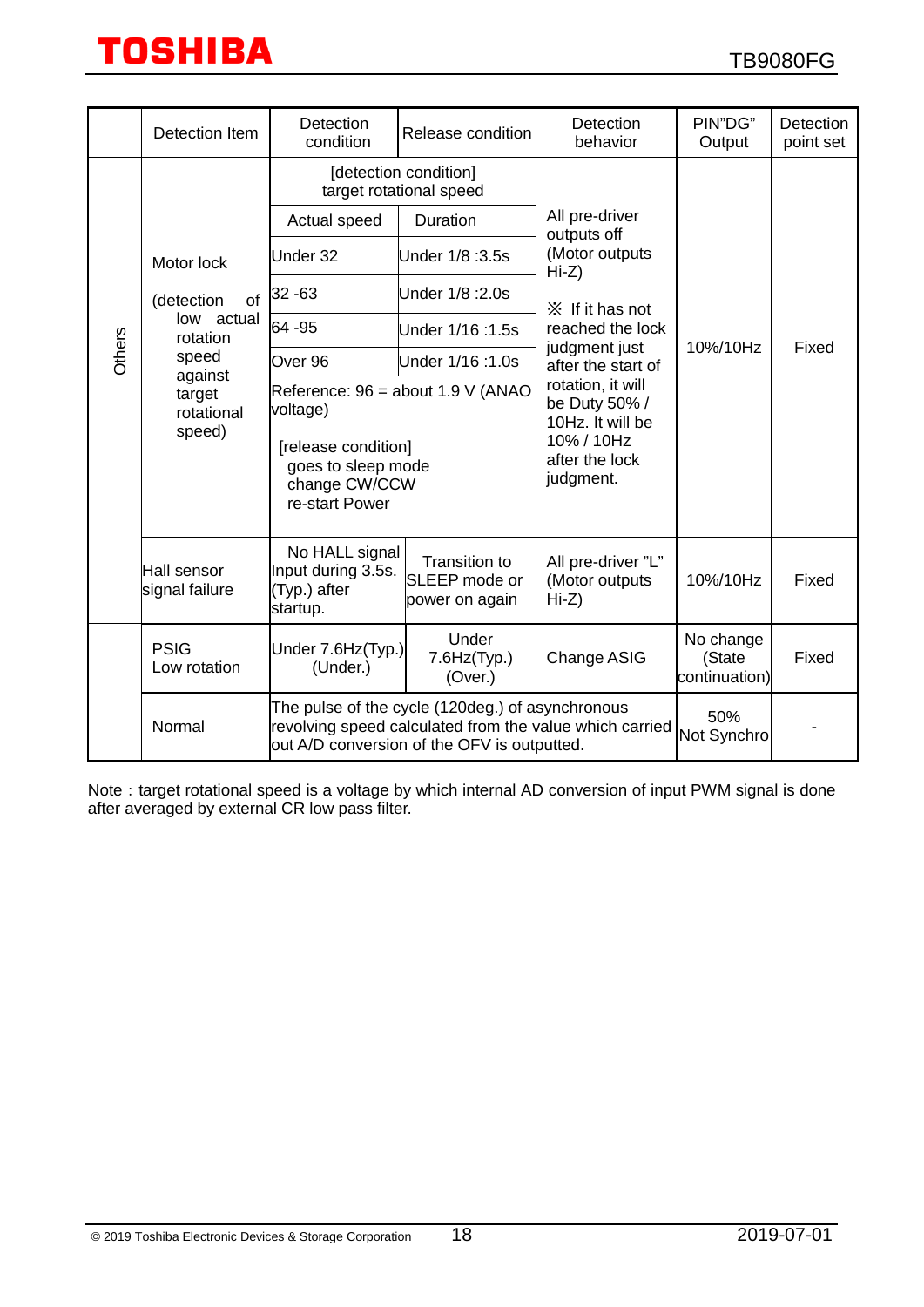#### 7.2 Abnormal Current Detection

#### 7.2.1 Motor Over Current Detection (AMPP/AMPM/AMPO/ASHUT)

An amplifier for motor current detection and a comparator are built in. The current detected by the external shunt resistor RS is amplified by the built-in amplifier, the value is externally set to the resistor divider. If the detected value is exceeded, the following overcurrent detection operation is performed.

The motor over current detection value is set by the resistive voltage divider externally connected to the ASHUT terminal. However, please set this voltage value to less than 3.5V.

The voltage (motor current) detected by the external shunt resistor is amplified by the built-in amplifier, and this amplification factor is set by Gain = Rmo / Rmg by the external resistors Rmo and Rmg. As shown in the figure below, please set the external resistance so that  $Rp = Rma$  and  $Rpa = Rmo$ . The internally amplified detection voltage is compared with the resistance voltage division set to the terminal "ASHUT", and when it exceeds that, the following motor over-current detection operation is started, and a rectangle of 10 Hz frequency and 90% duty from the DG terminal Output a wave.



(Note) Gain = Rmo / Rmg

Please set Rp = Rmg, Rpg = Rmo to operate as a differential amplifier.

(Setting Example) In case of setting Motor Over Current 100A, Shunt Resistor Rs=2mΩ

Voltage which is detected by Rs:  $100A \times 2m\Omega = 0.2(V)$ Detection voltage should be lower than 3.5V, set amplifying rate by x10 (2V) to set Amp Rate=10, Rp=Rmg=12kΩ、Rpg=Rmo=120kΩ to set voltage of ASHUT=2V, R1=15Ω、R2=10Ω

7.2.2 Motor Current Limit (CLMT) (LA)

A peak hold is performed using the capacitor of connection of the signal amplified with current amplifier with CSAMP.

The external resistance partial pressure connected to the capacitor voltage of LA terminal and a CLMT terminal is compared, and when LA terminal value becomes high, in order to reduce motor driving current, motor current limiting circuit control is performed.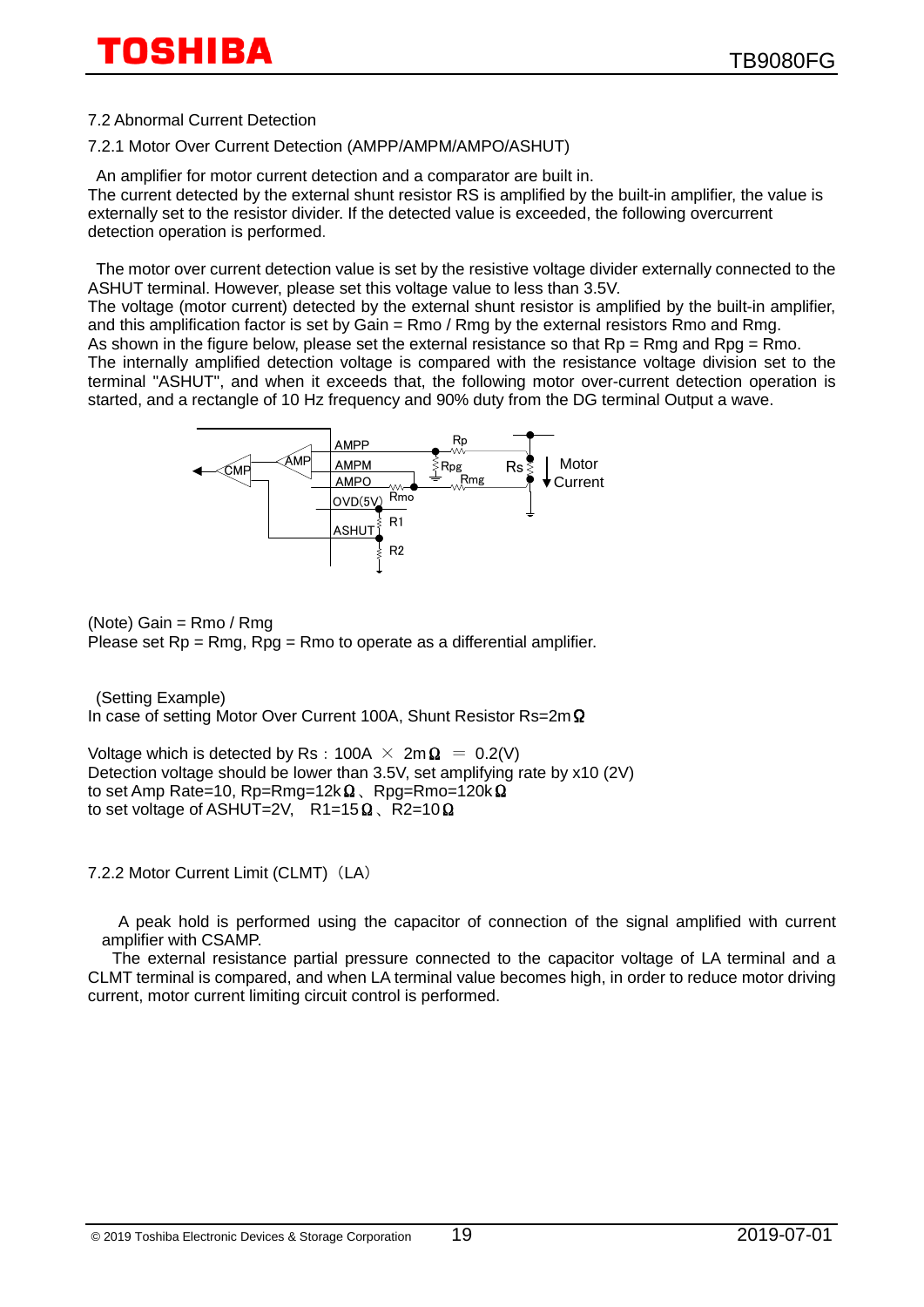### **7.3 Internal Over Temperature Detection**

 An over temperature detection function is incorporated in the IC, and all pre driver outputs (OUP, OVP, OWP, OUN, OVN, OWN) are turned off (Hi-Z) when the CHIP temperature reaches 165 ℃(Typ.) or higher. Stop the clock (boost stop) of the internal booster circuit.

When over temperature detection is detected, 10Hz Duty 30% signal is output from DG terminal. When the CHIP internal temperature falls below 155 °C (Typ.), This detection operation is canceled and normal operation is released.

Once the overheat detection is performed, the detection operation continues for 256ms (Typ.) Immediately after that even if the CHIP temperature falls to 155 ° C, and the continuation detection or detection operation release is judged in the internal temperature state after 256ms.



Note: The Absolute maximum Temperature of TB9080FG is 150deg. This Over Temperature Detection function does not intend to limit the CHIP temperature. Thus, the above Absolute Maximum Temperature never is over to use TB9080FG. If any of these rating would be exceeded during operation, the device electrical characteristics may be irreparably altered and the reliability and lifetime of the device can no longer be guaranteed. Moreover, these operations with exceeded ratings may cause break down, damage and/or degradation to any other equipment. Applications using the device should be designed such that each maximum rating will never be exceeded in any operating conditions. Before using, creating and/or producing designs, refer to and comply with the precautions and conditions set forth in this documents. This over Temp. Detection is worded over the Max. Rating Temperature and shipping test does not perform at the Max. Rating Temp.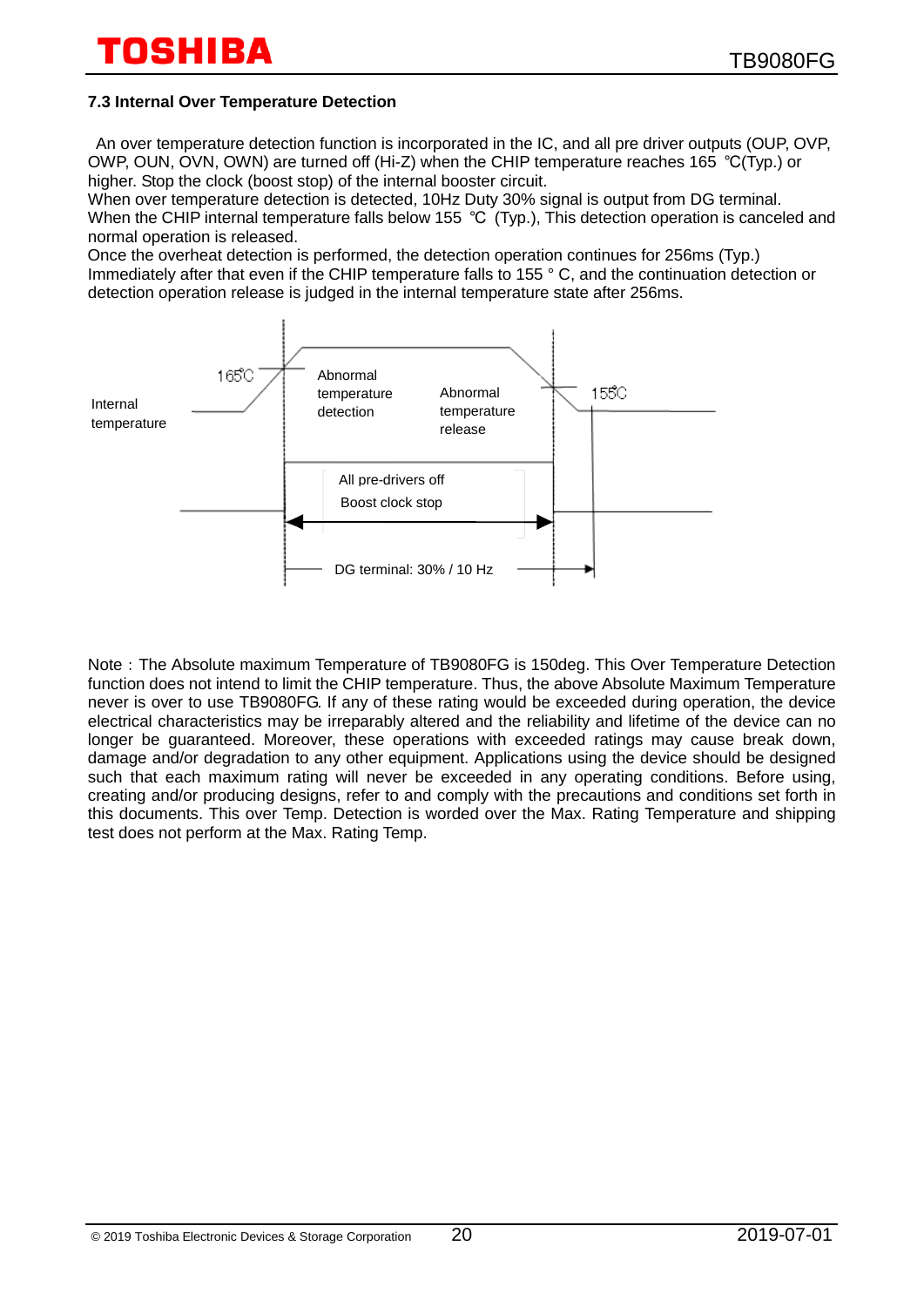#### 8. Absolute maximum rating

(Ta = 25℃)

| Characteristic                          | <b>Applicable Pins</b>                                                                                                                                                                                          | Symb<br>ol        | Rating                         | Unit                 | Comment                                     |
|-----------------------------------------|-----------------------------------------------------------------------------------------------------------------------------------------------------------------------------------------------------------------|-------------------|--------------------------------|----------------------|---------------------------------------------|
| Supply Voltage 1                        | <b>VCC</b>                                                                                                                                                                                                      | <b>VCC</b>        | 0 to 40                        | V                    | $VCC = 25V$ to 40V<br>(Within 1s)           |
| Supply Voltage 2                        | <b>VSW</b>                                                                                                                                                                                                      | <b>VSW</b>        | 0 to 40                        | $\vee$               |                                             |
| Supply Voltage 3                        | <b>VDD</b>                                                                                                                                                                                                      | <b>VDD</b>        | $0$ to 5.5                     | $\overline{\vee}$    |                                             |
| Output current 1                        | ANAO, DG, OVD, OFV,<br>REGO, VSUB                                                                                                                                                                               | lin1              | ±10                            | mA                   |                                             |
| Output current 2                        | <b>AMPO</b>                                                                                                                                                                                                     | lin2              | ±5                             | mA                   |                                             |
| Input Voltage 1                         | <b>VS</b>                                                                                                                                                                                                       | Vin1              | $-0.3$ to<br>$VCC+0.3$         | V                    | $VCC = 25V$ to 40V<br>(Within 1s)           |
| Input Voltage2                          | IUP, IVP, IWP                                                                                                                                                                                                   | $V$ in2           | 0.3 <sub>to</sub><br>$VSW+0.3$ | $\vee$               | $VCC = 25$ to 40V<br>(Within 1s)            |
| Input Voltage 3                         | PSIG, ANAI, ASIG, TO, OFV, T1,<br>XIN, SELO, SEL1, SEL2, SEL3,<br>ENA, SUP, SUN, SVP, SVN,<br>SWP, SWN, DT0, DT1, T2,<br>CLMT, ASHUT, T3, LA, CSAMP,<br>TSHUT, TLMT, AMPP, AMPM,<br>CW/CCW, UTEST, LAMAX, TOVER | Vin3              | $-0.3$ to<br>$VDD+0.3$         | $\vee$               |                                             |
| Output Voltage 1                        | OUP, OVP, OWP, SWDRV                                                                                                                                                                                            | Vout1             | $-0.3$ to<br>$VSW+0.3$         | $\vee$               | $\overline{VCC}$ = 25 to 40V<br>(Within 1s) |
| <b>Output Voltage 2</b>                 | OUN, OVN, OWN, SWIN                                                                                                                                                                                             | Vout <sub>2</sub> | $-0.3$ to<br>$VCC+0.3$         | $\vee$               |                                             |
| Output Voltage 3                        | <b>REGO</b>                                                                                                                                                                                                     | Vout3             | $-0.3$ to<br>$VCC+0.3$         | $\vee$               |                                             |
| Output Voltage 4                        | VSUB, ANAO, XOUT, DG, OVD,<br>AMPO, OFV, CCOMP                                                                                                                                                                  | Vout4             | $-0.3$ to<br>$VDD+0.3$         | $\vee$               | $VDD = VREG$                                |
| Power dissipation                       |                                                                                                                                                                                                                 | <b>PD</b>         | 2.0                            | W                    | See below PD<br>curve                       |
| Operation ambient<br><b>Temperature</b> |                                                                                                                                                                                                                 | Ta                | $-40$ to 125                   | $^{\circ}C$          |                                             |
| Storage temperature                     |                                                                                                                                                                                                                 | <b>Tstg</b>       | $-55$ to 150                   | $\mathrm{C}^{\circ}$ |                                             |

Note : The absolute maximum rating of a semiconductor device are a standartd of ratings that must not be exceeded during operation, even for an instant. Exceeding the rating may cause the device breakdown, damage or deterioration, and may damage any other equipment. Applications using the device should be designed such that the absolute maximum ratings will never be exceeded in any operating conditions. Please use within the specified operating range.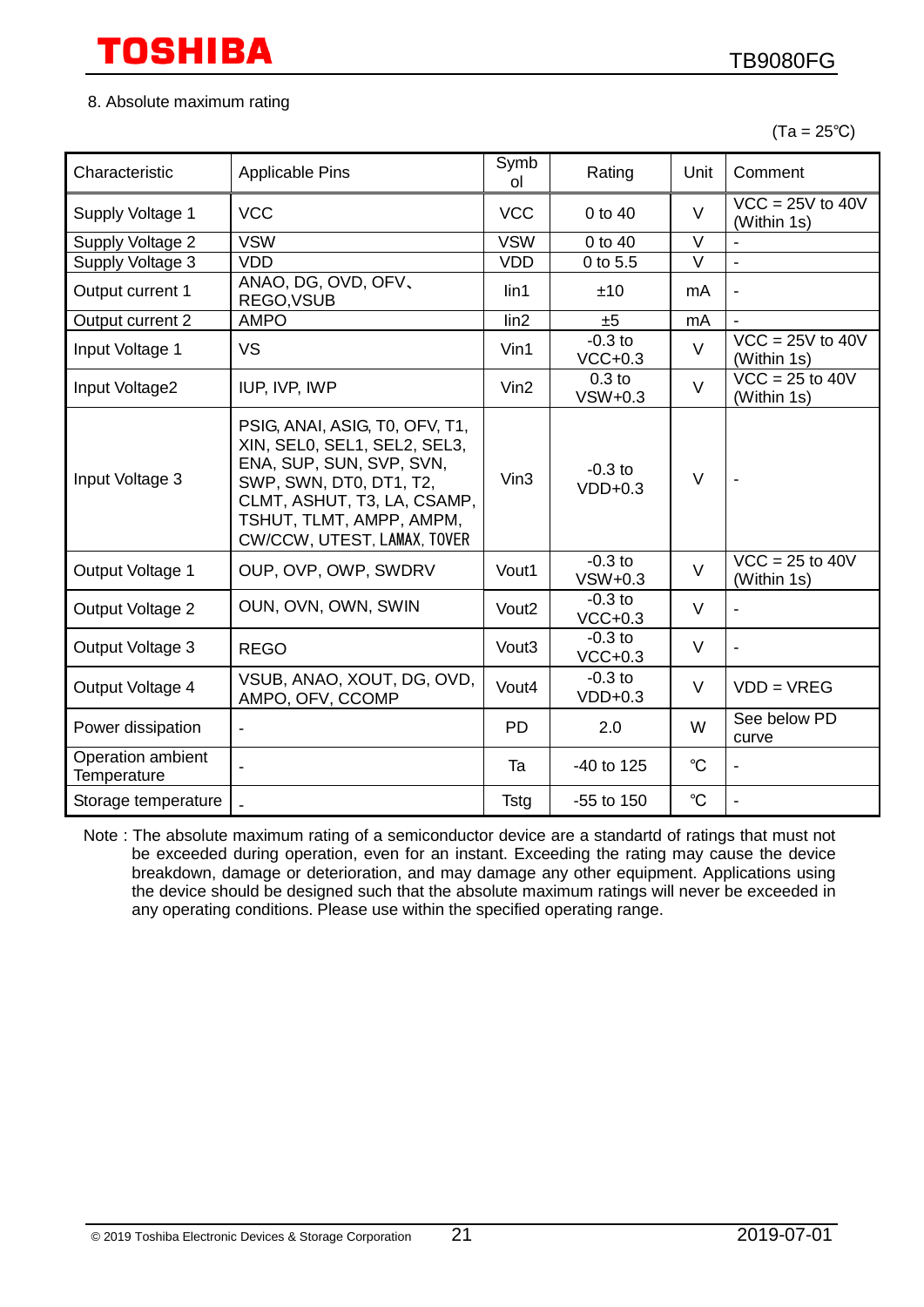## 8.1 Power dissipation

LQFP64-P-1010-0.50E JEDEC 4 layer PCB (76.2mm×114.3mm×1.6mm) Θja = 48.5℃/W



Ambient Temperature Ta[℃ ]

### 8.2 Operational range

| Characteristics                       |         | Pin | $Symbol$ Applicable Test Condition | <b>MIN</b> | <b>TYP</b> | <b>MAX</b> | Unit    |
|---------------------------------------|---------|-----|------------------------------------|------------|------------|------------|---------|
| Operation Voltage range               | Vcc ope | VCC |                                    |            |            | 18         |         |
| <b>Operation Temperature</b><br>Range | Topr    |     |                                    | -40        |            | 125        | $\circ$ |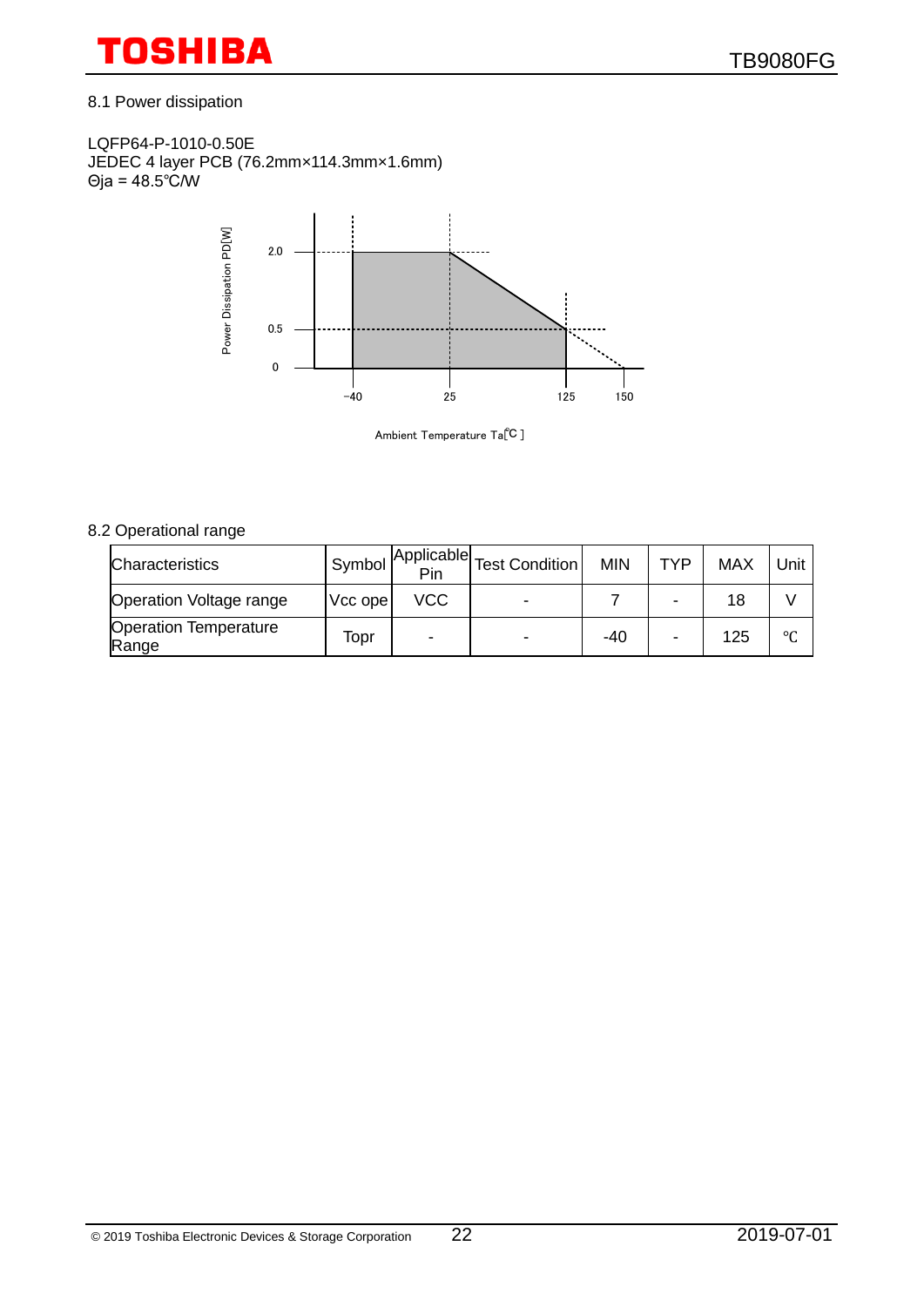#### 9. Electrical Characteristics

#### 9.1 Consumption current

### VCC = 7 to 18 V, Ta = -40 to 125 °C.

| <b>Characteristics</b>              | Symbol   | Applicable<br>Pin | <b>Test Condition</b>          | <b>MIN</b> | <b>TYP</b> | MAX | Unit I |
|-------------------------------------|----------|-------------------|--------------------------------|------------|------------|-----|--------|
| Sleep consumption<br><b>Current</b> | Isleep-h |                   | Sleep mode Ta=-40 to 125°C     |            | 50         | 200 | μA     |
|                                     | Isleep   | <b>VCC</b>        | Sleep mode, $Ta = 25^{\circ}C$ |            | 50         | 100 | μA     |
| Consumption<br>Current              | lcc      |                   | Normal operation               |            | 7.5        | 22  | mA     |

9.2 PSIG characteristics

VCC = 7 to 18 V, Ta = -40 to 125 °C Characteristics Symb ol Applicab le Pin Test Condition Rating MIN TYP MAX Unit Input voltage riput voltage Vinp PSIG  $\begin{array}{c|c|c|c|c|c} \hline \begin{array}{ccc} - & & & \\ \end{array} & 0 & \begin{array}{ccc} & - & & \\ \end{array} & - & \begin{array}{ccc} & \text{VSUB} & \end{array} & \end{array}$ Input detection<br>voltage H voltage H Vin-h - 0.49\*VRE G 0.52\*VRE G 0.55V\*VRE v vre<br>G v v Input detection<br>voltage L voltage L Vin-l - 0.45\*VRE G 0.48\*VRE G 0.51\*VRE IVRE | V Input HYS voltage Vin-hy s - 0.02\*VRE G 0.04\*VRE G 0.08\*VRE <sup>3\*VRE</sup> V<br>G Input current  $\overline{\begin{array}{ccc} \text{Iih} & & \text{VIN=5V, VDD=} \\ & & 5 \text{V} \end{array}}$  $5V$   $-10$   $0$   $10$ μA Iil Vin=0V -20 -10 -5 Wake-up detection voltage (sleep release) Vwake - 0.2\*VSUB | 0.4\*VSUB | 0.5\*VSUB | V Motor drive start input duty Duty-L st  $-$  11 12 13 13 Motor drive stop input duty Duty-L sp - 7 8 9 % Motor drive maximum input duty Dutymax - 88 90 92 %  $Clamp current$   $\begin{array}{|l|l|}$   $\text{linPSI} & \text{G} \end{array}$ | PSIG=18V | - | 1 | 3 | mA<br>| PSIG=18V | - | 1 | 3 Sleep mode<br>entry time entry time Tsleep f=8MHz - <sup>524</sup> - ms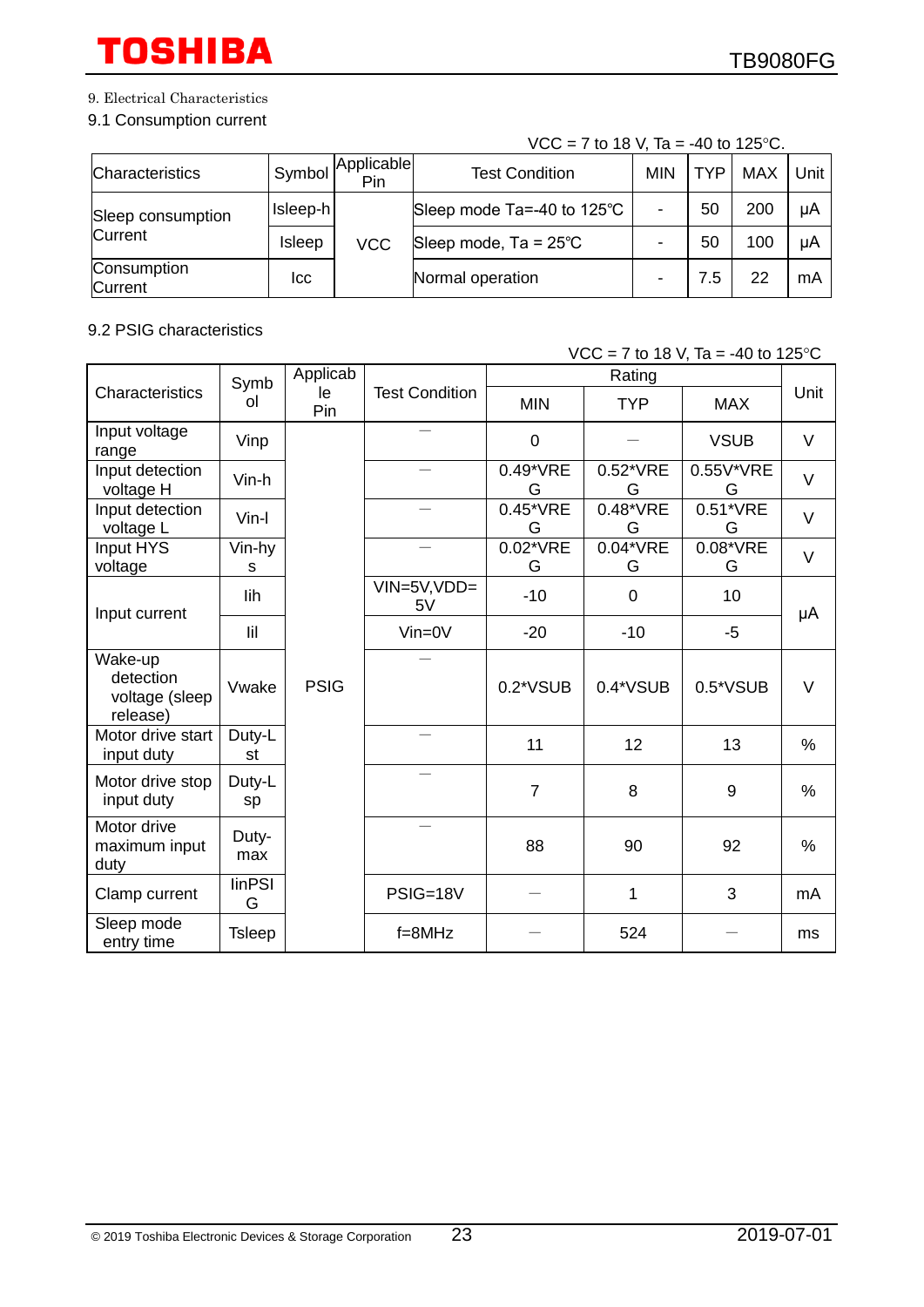### 9.3 ANAI characteristics

#### $VCC = 7$  to 18 V, Ta = -40 to 125 $^{\circ}$ C

| Characteristic                          | Symbol | Applicable | Test                   |             |            | Unit        |        |
|-----------------------------------------|--------|------------|------------------------|-------------|------------|-------------|--------|
| s                                       |        | Pin        | Condition              | <b>MIN</b>  | <b>TYP</b> | <b>MAX</b>  |        |
| Input voltage<br>range                  | Vin    |            |                        | $\mathbf 0$ |            | <b>VREG</b> | V      |
|                                         | lih    |            | $VIN = 5V$ ,<br>VDD=5V | $-10$       |            | 10          |        |
| Input current                           | lil    |            | $Vin=0V$               | $-10$       |            | 10          | μA     |
| Motor drive<br>start input<br>voltage   | ANA-st | ANAI       |                        | 0.11*VDD    | $0.12*VDD$ | $0.13*VDD$  | $\vee$ |
| Motor drive<br>stop input<br>voltage    | ANA-sp |            |                        | $0.07*VDD$  | $0.08*VDD$ | $0.09*VDD$  | V      |
| Motor drive<br>maximum<br>input voltage | ANA-mx |            |                        | 0.88*VDD    | $0.90*VDD$ | $0.92*VDD$  | $\vee$ |

#### 9.4 ASIG characteristics

#### $VCC = 7$  to 18 V, Ta = -40 to 125 °C Characteristi cs Symbol Applicable Pin Test **Condition** Rating<br>
MIN TYP MAX Unit Input voltage range Vin ASIG  $0 \qquad | \qquad - \qquad | \quad \text{VREG} \quad | \quad \text{V}$ Input current  $I$ ih  $\bigcup_{V,D,D} F_V$  $VIDD=5V$  -10 0 10 μA Iil Vin=0V -10 0 10 Motor drive start input voltage  $\textsf{ASG-st}$  |  $\textsf{ASIG}$  |  $-$  | 0.11\*VDD | 0.12\*VDD | 0.13\*VDD | V Motor drive stop input voltage  $\text{ASG-sp}$   $\begin{vmatrix} - & 0.07 \cdot \text{VDD} & 0.08 \cdot \text{VDD} & 0.09 \cdot \text{VDD} & \text{V} \end{vmatrix}$ Motor drive maximum input voltage ASG-mx - 0.88\*VDD 0.90\*VDD 0.92\*VDD V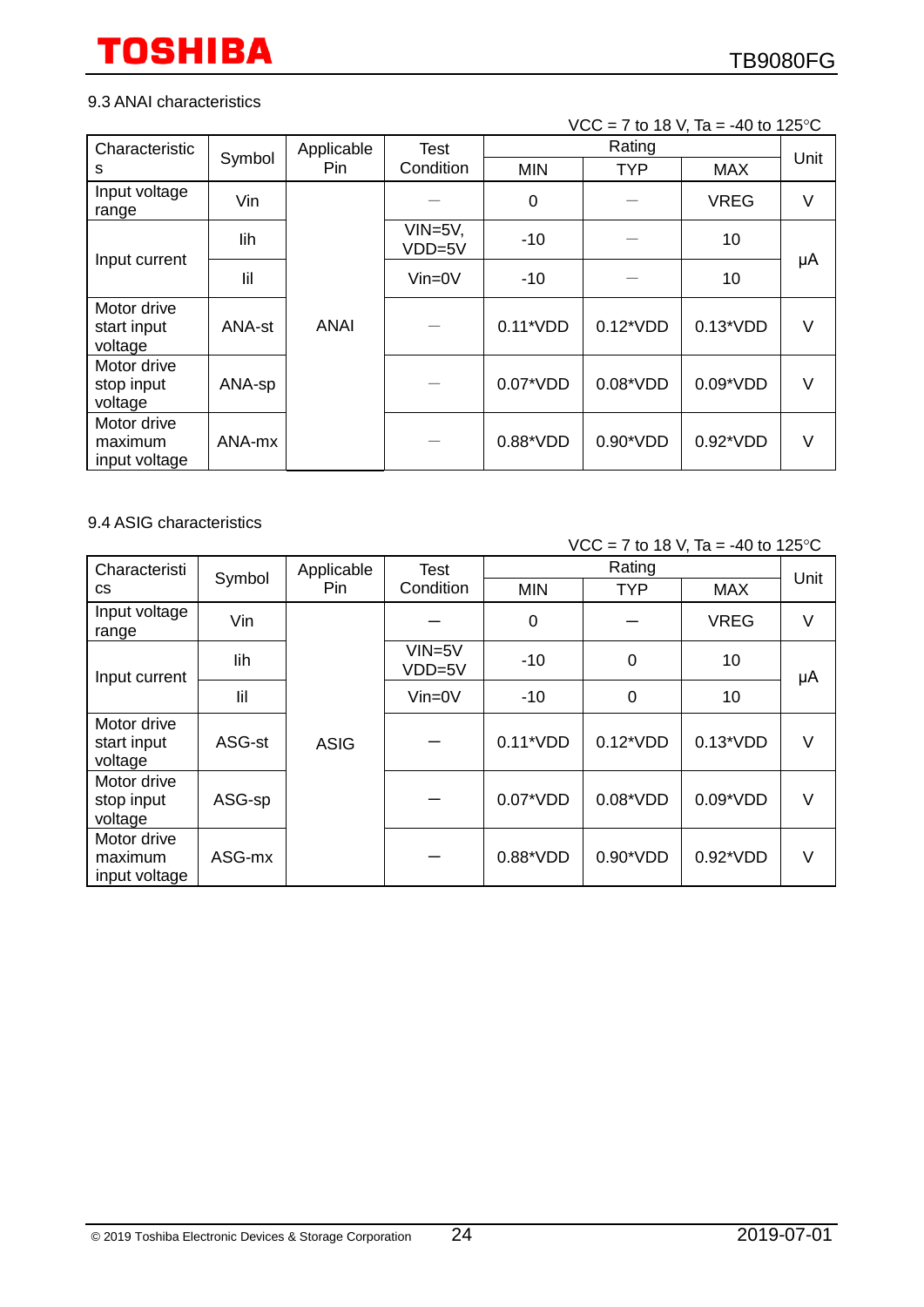### 9.5 VSUB characteristics

### $VCC = 7$  to 18 V, Ta = -40 to 125 °C

| Characteristics                |                   | Applicable  | Test                                  |            | Rating     | Unit       |    |
|--------------------------------|-------------------|-------------|---------------------------------------|------------|------------|------------|----|
|                                | Symbol            | Pin.        | Condition                             | <b>MIN</b> | <b>TYP</b> | <b>MAX</b> |    |
| <b>VSUB output</b><br>voltage1 | Vsub1             |             | $VCC = 7$<br>to $18V$<br>OUT=0mA      | 3.2        | 5          | 5.5        | V  |
| VSUB output<br>voltage2        | Vsub <sub>2</sub> | <b>VSUB</b> | $VCC = 7$<br>to $18V$<br>$OUT = -5mA$ | 3.2        | 5          | 5.5        | V  |
| Clamp current                  | lin_vsub          |             | $VCC=18V$ ,<br>$R = 1k\Omega$         | 5          | 12         | 15         | mA |
| Clamp voltage                  | Vout              |             | $VCC=18V$ ,<br>$R = 1k\Omega$         |            | 5.7        |            | V  |

### 9.6 VREG characteristics

### $VCC = 7$  to 18 V, Ta = -40 to 125 °C

| Characteristics                      | Symbol            | Applicable  | Test             | Rating     |            |            |      |
|--------------------------------------|-------------------|-------------|------------------|------------|------------|------------|------|
|                                      |                   | Pin         | Condition        | <b>MIN</b> | <b>TYP</b> | <b>MAX</b> | Unit |
| 5V supply<br>output voltage          | Vreg              |             | $IL = 0mA$       | 4.8        | 5          | 5.2        | V    |
| Input stability                      | Vinstb            | <b>VREG</b> | $VCC=7$<br>to18V |            | 0.1        | 0.5        | %    |
| Road stability                       | Load<br>Stab      |             | $IL=1$ to 40 m A |            | 0.2        |            | %    |
| Reset voltage                        | V <sub>th-I</sub> |             |                  | 0.87*VREG  | 0.91*VREG  | 0.94*VREG  | V    |
| Reset release<br>voltage             | V <sub>th-h</sub> |             |                  | 0.91*VREG  | 0.94*VREG  | 0.97*VREG  | V    |
| <b>REGO</b> sink<br>current ability  | <b>Isink</b>      | <b>REGO</b> | $VREG=4.5V$      | 1          |            |            | mA   |
| Over current<br>detection<br>voltage | Vlimit            | <b>VS</b>   | VCC-VS           | 0.15       | 0.3        | 0.4        | V    |

### 9.7 OSC characteristics

### VCC = 7 to 18 V, Ta = -40 to 125 °C

|                          |        | Applicable          | Test                              |            | Rating |            |      |
|--------------------------|--------|---------------------|-----------------------------------|------------|--------|------------|------|
| Characteristics          | Symbol | Pin                 | Condition                         | <b>MIN</b> | TYP    | <b>MAX</b> | Unit |
| Oscillation<br>frequency | Fosc   | XIN.<br><b>XOUT</b> | External<br>ceramic<br>oscillator |            |        |            | MHz  |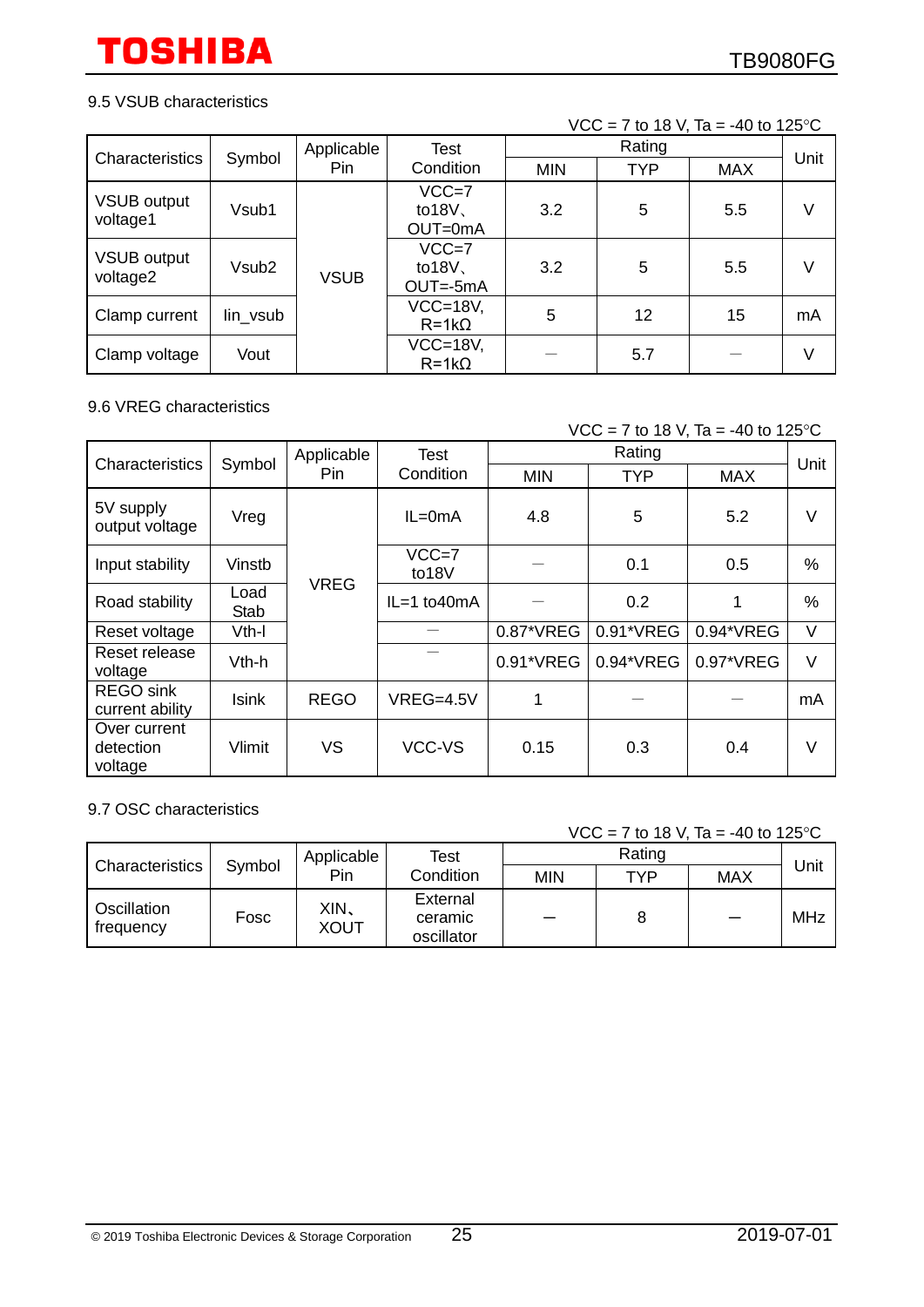### 9.8 HALL characteristics

| $VCC = 7$ to 18 V, Ta = -40 to 125 °C |  |  |
|---------------------------------------|--|--|
|---------------------------------------|--|--|

| Symbol<br>Characteristics              |              | Applicable            | <b>Test</b>  |                | Rating     |             |      |  |
|----------------------------------------|--------------|-----------------------|--------------|----------------|------------|-------------|------|--|
|                                        |              | Pin                   | Condition    | <b>MIN</b>     | <b>TYP</b> | <b>MAX</b>  | Unit |  |
| Input voltage<br>range                 | Vin1         |                       |              | 0              |            | <b>VREG</b> | V    |  |
| Common<br>phase input<br>voltage range | $V$ in2      | SUN, SUP,             |              | $\mathbf 0$    |            | $VREG-1.7$  | V    |  |
| Input bias<br>current                  | <b>Ibias</b> | SVN, SVP,<br>SWN, SWP | $V$ in=0 $V$ | $-2.2$         | $-0.2$     |             | μA   |  |
| input offset<br>current                | loffset      |                       |              |                | 0.02       | 0.4         | μA   |  |
| <b>CMP HYS</b><br>voltage              | <b>Vhys</b>  |                       |              | $\overline{2}$ | 10         | 22          | mV   |  |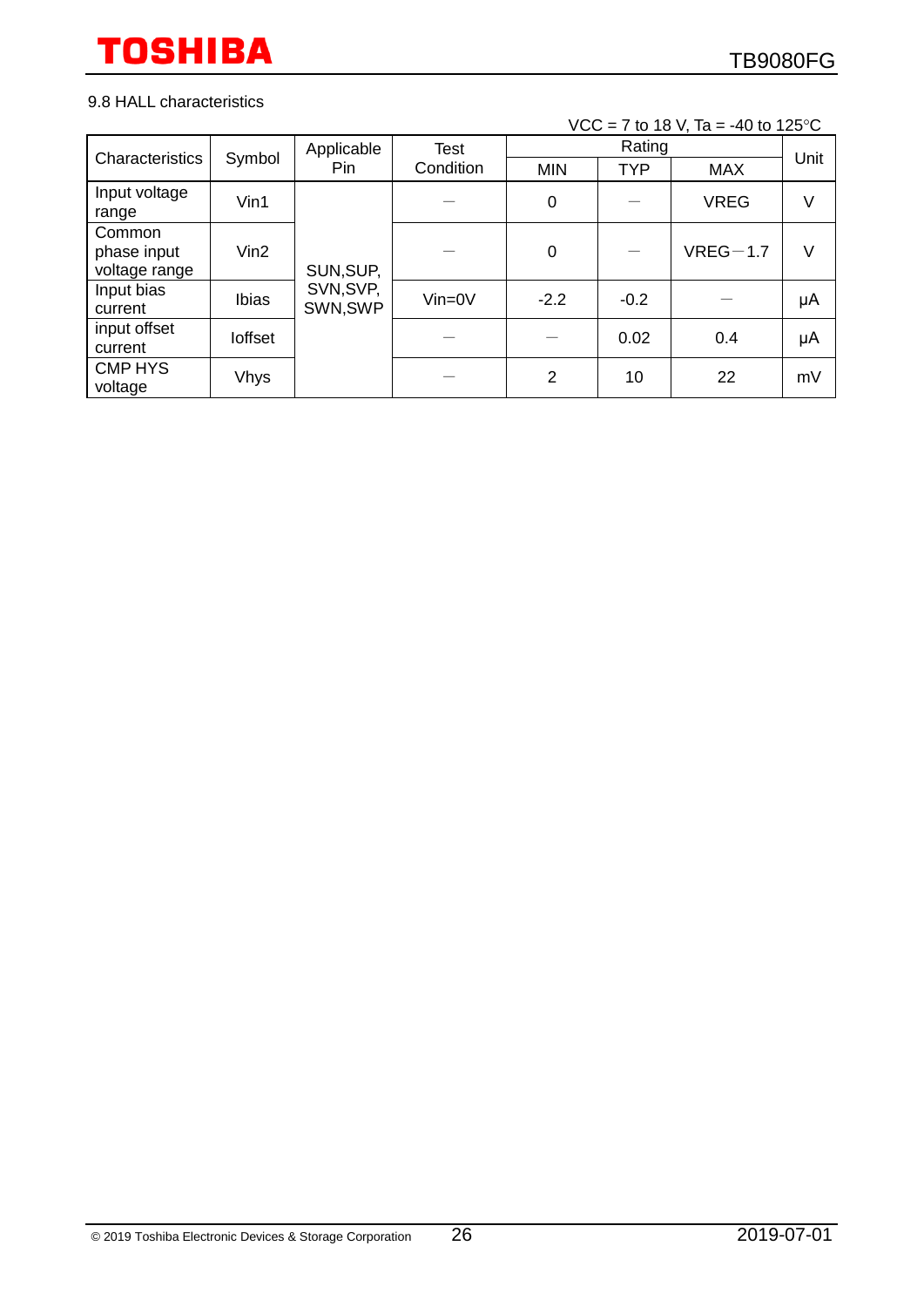#### 9.9 DCDC characteristics

#### VCC = 7 to 18 V, Ta = -40 to 125 °C

|                                          | Applicable               |              |                                               |                |                  |                |        |  |
|------------------------------------------|--------------------------|--------------|-----------------------------------------------|----------------|------------------|----------------|--------|--|
| Characteristics                          | Symbol                   | Pin          | <b>Test Condition</b>                         | <b>MIN</b>     | <b>TYP</b>       | <b>MAX</b>     | Unit   |  |
| Output frequency                         | Hz                       | <b>SWDRV</b> | OSC=8MHz                                      |                | 95<br>(Duty=50%) |                | kHz    |  |
| Off leak current                         | loffl                    | <b>SWDRV</b> | $VCC=18V$<br>SWDRV=30V                        |                | $\mathbf 0$      | 12             | μA     |  |
| Output ON<br>resistance                  | Ronh                     | <b>SWIN</b>  | IOUT=-200mA                                   |                |                  | 3.5            |        |  |
| Output ON<br>resistance                  | Ronl                     |              | IOUT=200mA                                    |                |                  | 3.5            | Ω      |  |
| Output ON<br>resistance                  | Ronl                     | <b>SWDRV</b> | IOUT=200mA                                    |                | 10               | 25             |        |  |
| Output off leak                          | <b>loffh</b>             |              | Vout=0V                                       | $-10$          | $\equiv$         | 10             |        |  |
| Output off leak                          | loffl                    | <b>SWIN</b>  | Vout=18V                                      | $-10$          |                  | $10$           | μA     |  |
| Output turn on<br>time (PDMOS)           | Ton                      | <b>SWIN</b>  | $VCC=12V$<br>$RL = 120\Omega$<br>Vout:20%→80% |                | 0.5              | $\mathbf{1}$   |        |  |
| Output turn off<br>time (PDMOS)          | <b>Toff</b>              |              | $VCC=12V$<br>$RL = 120\Omega$<br>Vout:80%→20% |                | 0.5              | 1              | μs     |  |
| Output turn on<br>time                   | Ton                      | <b>SWDRV</b> | $VCC=12V$<br>$RL = 120\Omega$<br>Vout:20%→80% |                | 0.5              | $\mathbf{1}$   |        |  |
| Output turn off<br>time                  | Toff                     |              | $VCC=12V$<br>$RL = 120\Omega$<br>Vout:80%→20% |                | 0.5              | 1              |        |  |
| Voltage boost stop<br>voltage            | Vsw1                     |              |                                               | $VCC+9$        | $VCC+12$         | $VCC+15$       |        |  |
| Voltage boost start<br>voltage           | Vsw <sub>2</sub>         | <b>VSW</b>   |                                               | $VCC+8.9$      | VCC+11.9         | VCC+14.9       |        |  |
| Low voltage<br>detection                 | <b>VDCDC</b><br>-L       |              |                                               | $VCC+3.5$      | $VCC+5.0$        | $VCC+7.0$      | $\vee$ |  |
| Low voltage<br>detection release         | <b>VDCDC</b><br>-H       | <b>VCC</b>   |                                               | $VCC+4.5$      | $VCC+5.5$        | $VCC+8.5$      |        |  |
| Over current<br>detection                | $\blacksquare$           | <b>SWIN</b>  |                                               | 0.6            | 1                | 1.5            | A      |  |
| Over voltage<br>detection                | Vcph-h                   | <b>VSW</b>   |                                               | 35             | 38               | 40             | $\vee$ |  |
| Over voltage<br>detection release        | Vcph-I                   | <b>VSW</b>   |                                               | 34.5           | 37.5             | 39.5           | $\vee$ |  |
| Voltage monitoring<br>cycle              | $\overline{\phantom{a}}$ | -            |                                               | —              | 128              |                | μs     |  |
| boosting diode<br>open clamp<br>voltage  | Vclp                     | <b>SWDRV</b> |                                               | 34             | 37               | 40             | $\vee$ |  |
| VSW open<br>detection voltage            | Vopen-I                  | <b>VSW</b>   |                                               | $\overline{2}$ | 3                | $\overline{4}$ | $\vee$ |  |
| VSW open<br>detection release<br>voltage | Vopen-<br>h              | <b>VSW</b>   |                                               | 2.5            | 3.5              | 4.5            | V      |  |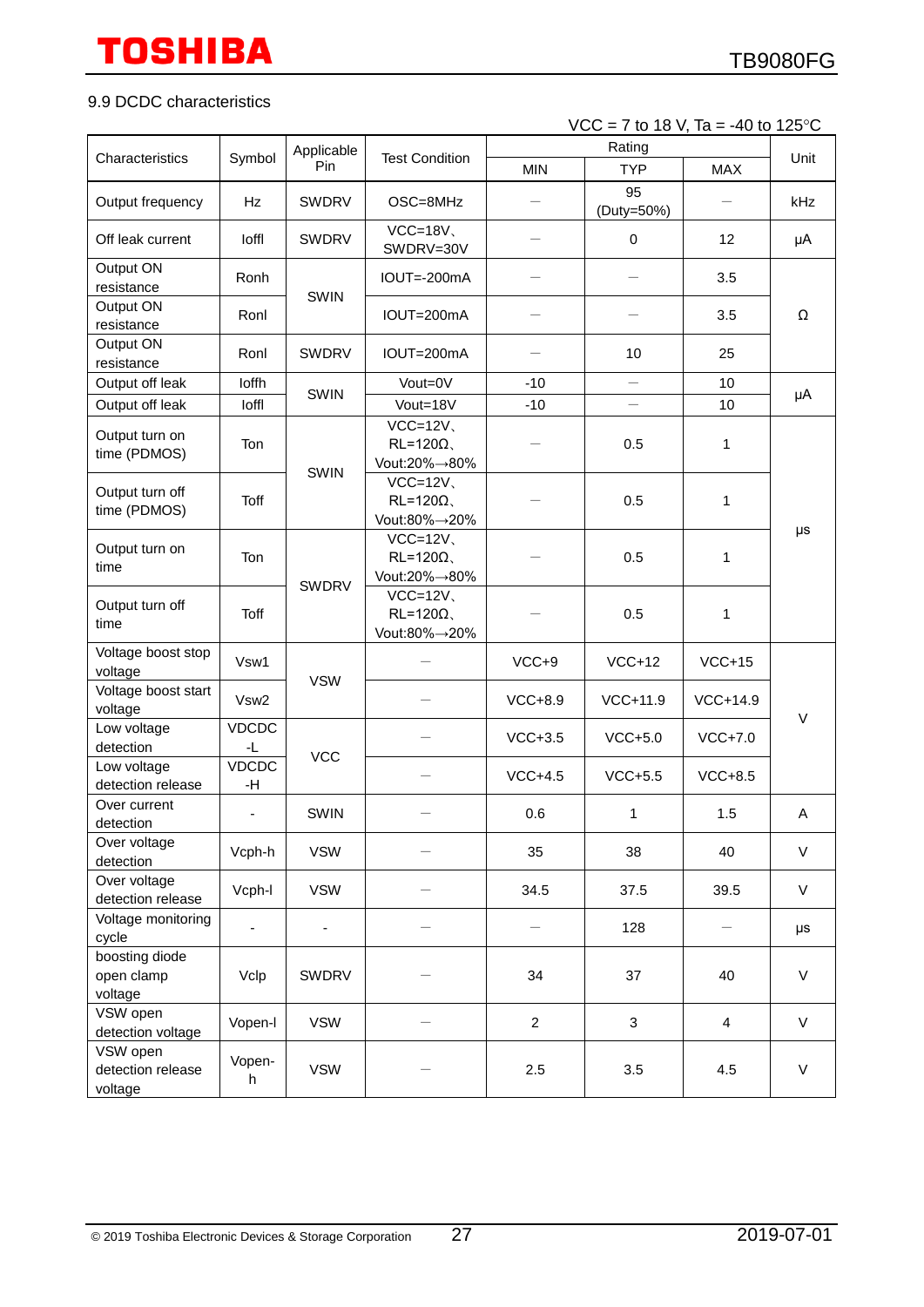### 9.10 Pre-driver characteristics

| Characteristic                            |                  | Applicable                   | <b>Test Condition</b>                 |                                 | Rating              |                |         |
|-------------------------------------------|------------------|------------------------------|---------------------------------------|---------------------------------|---------------------|----------------|---------|
| S                                         | Symbol           | Pin                          |                                       | <b>MIN</b>                      | <b>TYP</b>          | <b>MAX</b>     | Unit    |
|                                           | Voh1             | OUP, OVP, OW                 | IOUT=50mA                             | <b>VSW-1.</b><br>$\overline{7}$ | <b>VSW-0.8</b><br>5 | <b>VSW</b>     |         |
| Output                                    | Vol1             | P                            | <b>IUP, IVP, IWP=GN</b><br>IOUT=-50mA |                                 | 0.85                | 1.7            |         |
| voltage                                   | Voh <sub>2</sub> |                              | IOUT=50mA                             | VCC-1.<br>7                     | $VCC-0.8$<br>5      | <b>VCC</b>     | $\vee$  |
|                                           | Vol <sub>2</sub> | OUN, OVN, OW<br>N            | IOUT=-50mA                            | $\overline{\phantom{0}}$        | 0.85                | 1.7            |         |
|                                           | Voh <sub>3</sub> |                              | $VCC = 24V$                           | $\overline{\phantom{0}}$        | 18                  | 22             |         |
|                                           | Ronh_h           | OUP, OVP, OW                 | IOUT=50mA                             |                                 | 17                  | 34             | Ω       |
| Output ON                                 | Ronh_I           | P                            | IOUT=-50mA                            | $\overline{\phantom{0}}$        | 17                  | 34             | Ω       |
| resistance                                | Ronl_h           | OUN, OVN, OW                 | IOUT=50mA                             | $\overline{\phantom{0}}$        | 17                  | 34             | Ω       |
|                                           | Ronl_I           | N                            | IOUT=-50mA                            |                                 | 17                  | 34             | Ω       |
| Turn on time                              | Tonp             |                              | $VCC=12V$                             |                                 | 1.5                 | $\overline{2}$ |         |
|                                           | Tonn             | OUP, OVP, OW<br>P, OUN, OVN, | $VCC=12V$                             |                                 | 1.5                 | $\overline{2}$ | $\mu s$ |
| Turn off time                             | Toffp            | <b>OWN</b>                   | $VCC=12V$                             |                                 | 1.5                 | $\overline{2}$ |         |
|                                           | Toffn            |                              | $VCC=12V$                             | $\qquad \qquad$                 | 1.5                 | $\overline{2}$ |         |
| responsivene<br>SS                        |                  |                              | OSC=8MHz                              | 0.3                             |                     | 12             | μs      |
| Dead time                                 |                  |                              |                                       | 0.25                            | 0.5                 | 1.2            | $\mu s$ |
| Earth fault<br>over current<br>detection  | Losh             | OUP, OVP, OW<br>P            |                                       | 90                              | 155                 | 310            | mA      |
| supply fault<br>over current<br>detection | Losl             | OUN, OVN, OW                 |                                       | 90                              | 130                 | 310            | mA      |
| Earth fault<br>over current<br>detection  | Losh             | N                            |                                       | 90                              | 130                 | 310            | mA      |

### 9.11 TSD characteristics

VCC = 7 to 18 V, Ta = -40 to 125 °C

| Characteristic                      | Symbol       | Applicable | <b>Test Condition</b> |            | Unit |            |          |
|-------------------------------------|--------------|------------|-----------------------|------------|------|------------|----------|
|                                     |              | Pin        |                       | <b>MIN</b> | TYP  | <b>MAX</b> |          |
| Detection<br>temperature            | TSD-h        |            | <b>Note</b>           | 155        | 165  | 175        | $\gamma$ |
| Detection<br>release<br>temperature | <b>TSD-I</b> |            | <b>Note</b>           | 145        | 155  | 165        | n        |
| <b>HYS width</b>                    |              |            | <b>Note</b>           |            | 10   |            | $\gamma$ |

Note: Shipping test is not done at actual rating temperature.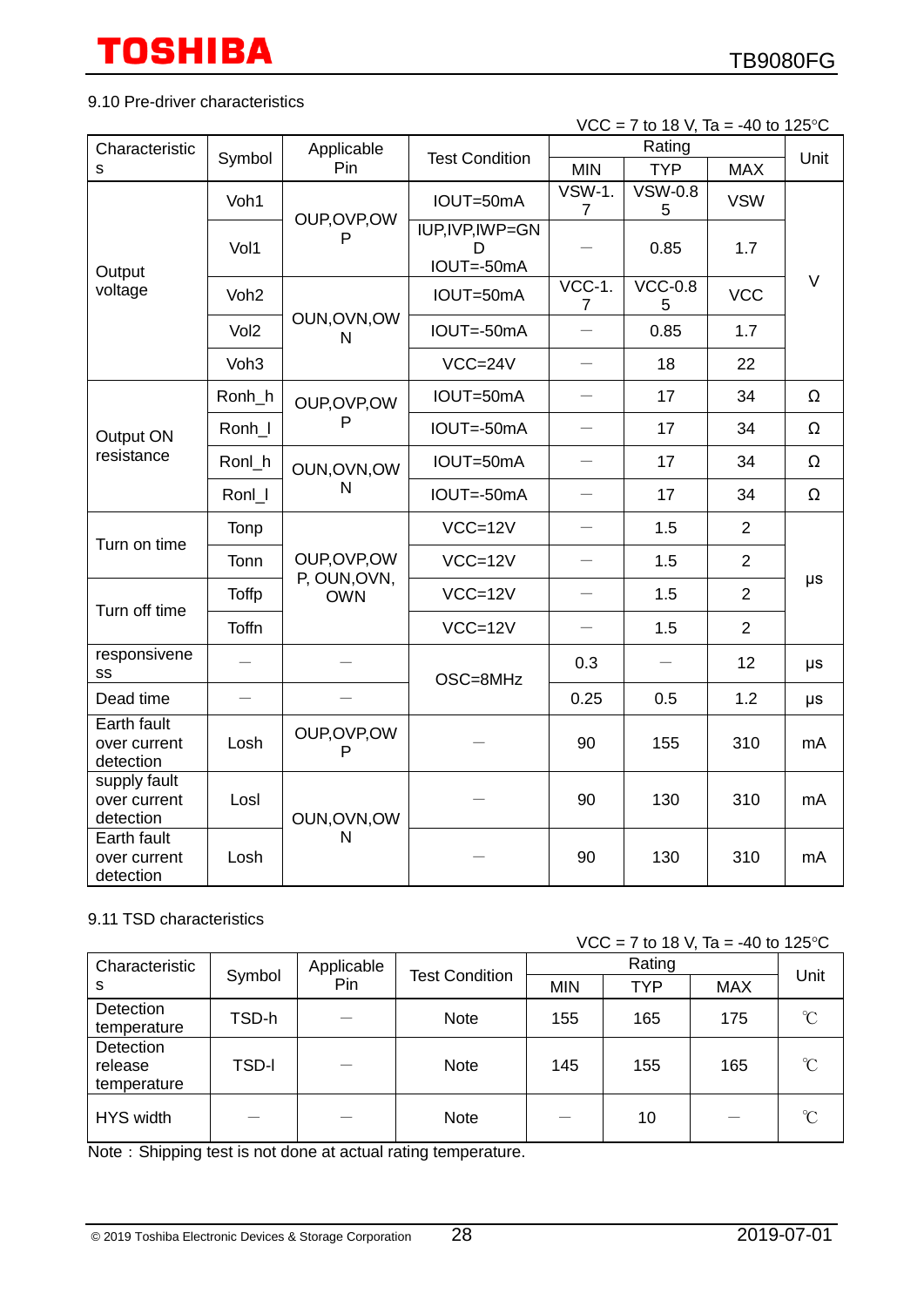### 9.12 AOVER characteristics

| $VCC = 7$ to 18 V, Ta = -40 to 125 °C |  |
|---------------------------------------|--|
|---------------------------------------|--|

| Characteristic          |                  | Applicable         | <b>Test Condition</b>               | Rating         |              |                   |           |
|-------------------------|------------------|--------------------|-------------------------------------|----------------|--------------|-------------------|-----------|
| s                       | Symbol           | Pin                |                                     | <b>MIN</b>     | <b>TYP</b>   | <b>MAX</b>        | Unit      |
| Input voltage<br>range  | Vin1             |                    |                                     | $\mathbf 0$    |              | <b>VREG</b>       | V         |
| Input bias<br>current   | Ibias1           |                    | AMPP=0V,<br>AMPM-AMPO<br>short      | $-2$           | $-0.2$       |                   | μA        |
|                         | Ibias2           | AMPP, AMP<br>M     | AMPM=0V,<br>AMPP=2V                 | $-2$           | $-0.2$       |                   | μA        |
| Input offset<br>current | loffset          |                    | AMPP-AMPM                           | $-0.3$         | $\mathbf 0$  | 0.4               | μA        |
| Input offset<br>voltage | Voffset          |                    | 1 stage amplifier,<br>40 times      | $-4.5$         |              | 4.5               | mV        |
|                         | VampH1           |                    | AMPP=0V,<br>AMPM=2.5V,<br>IOUT=0mA  |                |              | 0.05              | V         |
|                         | VampH2           |                    | AMPP=0V,<br>AMPM=2.5V,<br>IOUT=2mA  |                |              | 1.5               |           |
| AMP output              | VampL1           | <b>AMPO</b>        | AMPP=2.5V,<br>AMPM=0V,<br>IOUT=0mA  | $VREG-$<br>2   |              |                   |           |
| voltage                 | VampL2           |                    | AMPP=2.5V,<br>AMPM=0V,<br>IOUT=-2mA | $VREG-$<br>2.5 |              |                   |           |
|                         | VampH3           |                    | AMPP=0V,<br>AMPM=5V,<br>IOUT=0mA    |                |              | 0.05              |           |
|                         | VampL3           |                    | AMPP=5V,<br>AMPM=0V,<br>IOUT=0mA    | $VREG-$<br>2   |              |                   |           |
| AMP slew                | Srewrate4        |                    | 1 stage amplifier                   | 0.3            |              | 6                 | $V/\mu s$ |
| rate                    | $\boldsymbol{0}$ |                    | 40 times                            | $-5$           |              | $-0.1$            |           |
| AMP<br>response         | Res40            |                    |                                     |                | $\mathbf 1$  | 3                 | $\mu s$   |
| <b>AMP</b><br>response  | Res              | <b>CSAMP</b><br>LA | Output open                         |                | $\mathbf{1}$ | 500               | $\mu s$   |
|                         | lin              | <b>CSAMP</b>       | Vin=0V,<br>ASW=OFF                  | $-1$           |              |                   | μA        |
| Input current1          |                  |                    | Vin=VREG,<br>ASW=OFF                |                |              | $\mathbf{1}$      | μA        |
| Input current2          | $lin-h2$         | <b>ASHUT</b>       | $VIN = 5V$ ,<br>VDD=5V              | 5              | 10           | 22                | μA        |
| L input<br>current2     | $lin-I2$         | <b>CLMT</b>        | $VIN = OV,$<br>VDD=5V               | $-10$          | 0            | 11                | μA        |
| LA output               | <b>RLAin</b>     | LA                 | $CSAMP = 1V,$<br>$LA = 2V$          | 5              | 10           | 22                | μA        |
| current                 |                  |                    | $CSAMP = 2V,$<br>$LA = 1V$          | $-20$          | $-10$        | $-2$              | μA        |
| H output<br>voltage     | Voh              | <b>OVD</b>         | $IO = -3mA$                         | $VDD-0.8$      | $VDD-0.6$    | $\qquad \qquad -$ | V         |
| L output<br>voltage     | Vol              |                    | $IO = 3mA$                          |                | 0.6          | 0.8               | V         |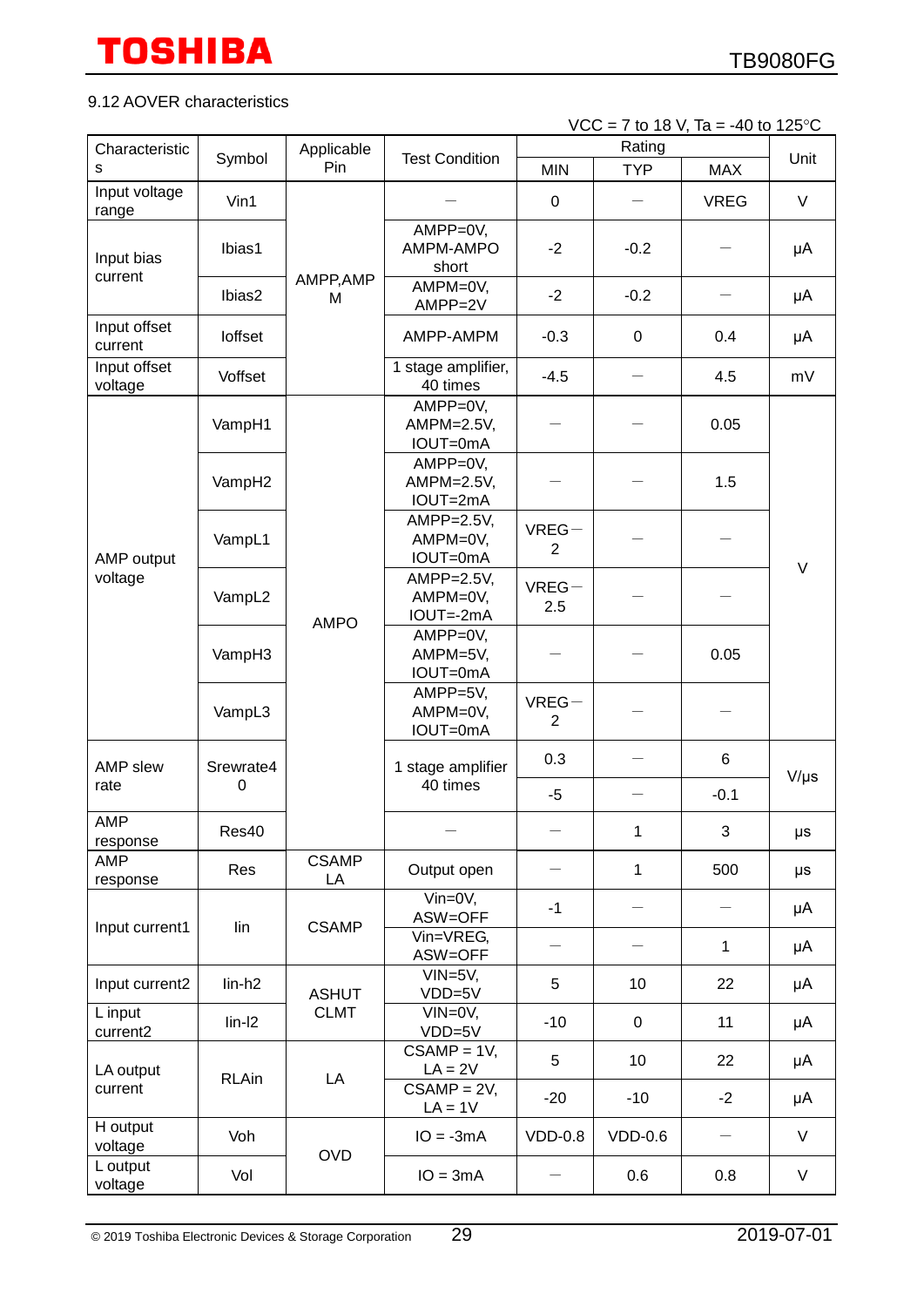## 9.13 AD converter characteristics

|  | $VCC = 7$ to 18 V, Ta = -40 to 125 °C |
|--|---------------------------------------|
|--|---------------------------------------|

| Characteristics                                   | Symbol            | Applicable | <b>Test Condition</b> | Rating     |            |            | Unit |
|---------------------------------------------------|-------------------|------------|-----------------------|------------|------------|------------|------|
|                                                   |                   | Pin        |                       | <b>MIN</b> | <b>TYP</b> | <b>MAX</b> |      |
| VCC over<br>voltage<br>detection                  | AD <sub>2</sub> h |            |                       | 18.2       | 20         | 22.5       | V    |
| VCC over<br>voltage<br>release<br>voltage         | AD <sub>2</sub> I | <b>VCC</b> |                       | 17.7       | 19.5       | 22         | V    |
| <b>VCC low</b><br>voltage<br>detection            | Vbatl-l           |            |                       | 5          | 5.9        | 7          | V    |
| <b>VCC low</b><br>voltage<br>detection<br>release | Vbatl-h           |            |                       | 6          | 6.4        | 7.5        | V    |

### 9.14 Input buffer characteristics

 $VCC = 7$  to 18 V, Ta = -40 to 125 °C

| Characteristi       |            | Applicable<br><b>Pin</b>                                             | <b>Test Condition</b>            | Rating        |                |            |           |
|---------------------|------------|----------------------------------------------------------------------|----------------------------------|---------------|----------------|------------|-----------|
| <b>CS</b>           | Symbol     |                                                                      |                                  | <b>MIN</b>    | <b>TYP</b>     | <b>MAX</b> | Unit      |
| H input<br>voltage  | Vin-h      |                                                                      |                                  | $0.8*VD$<br>D |                |            | $\vee$    |
| L input<br>voltage  | Vin-I      | D <sub>T</sub> <sub>0</sub><br>DT <sub>1</sub>                       |                                  |               |                | $0.2*VDD$  |           |
| Input current<br>H  | lin-h      | <b>CW/CCW</b><br><b>ENA</b><br><b>SEL0</b><br>to<br>SEL <sub>3</sub> | VDD=5V=Vin                       | $-10$         | $\mathbf 0$    | 11         | μA        |
| Input current       | lin-l      |                                                                      | VDD=5V, Vin=0<br>V               | $-200$        | $-100$         | $-50$      |           |
| Input<br>resistance | <b>PDR</b> |                                                                      |                                  |               | 50             |            | $k\Omega$ |
| Input current<br>н  | lih        | <b>TSHUT</b><br><b>TLMT</b><br><b>LAMAX</b>                          | VREG=VDD=5<br>V,<br>$Vin=5V$     | 5             | 10             | 22         |           |
| Input current<br>L  | lil        |                                                                      | VREG=VDD=5<br>V,<br>$V$ in=0 $V$ | $-10$         | $\overline{0}$ | 11         | μA        |
| Input current<br>н  | lih        | <b>TOVER</b>                                                         | VREG=VDD=5<br>V,<br>$Vin=5V$     | $-10$         | $\mathbf 0$    | 11         |           |
| Input current<br>L  | lil        |                                                                      | VREG=VDD=5<br>V,<br>$V$ in=0 $V$ | $-10$         | $\overline{0}$ | 11         | μA        |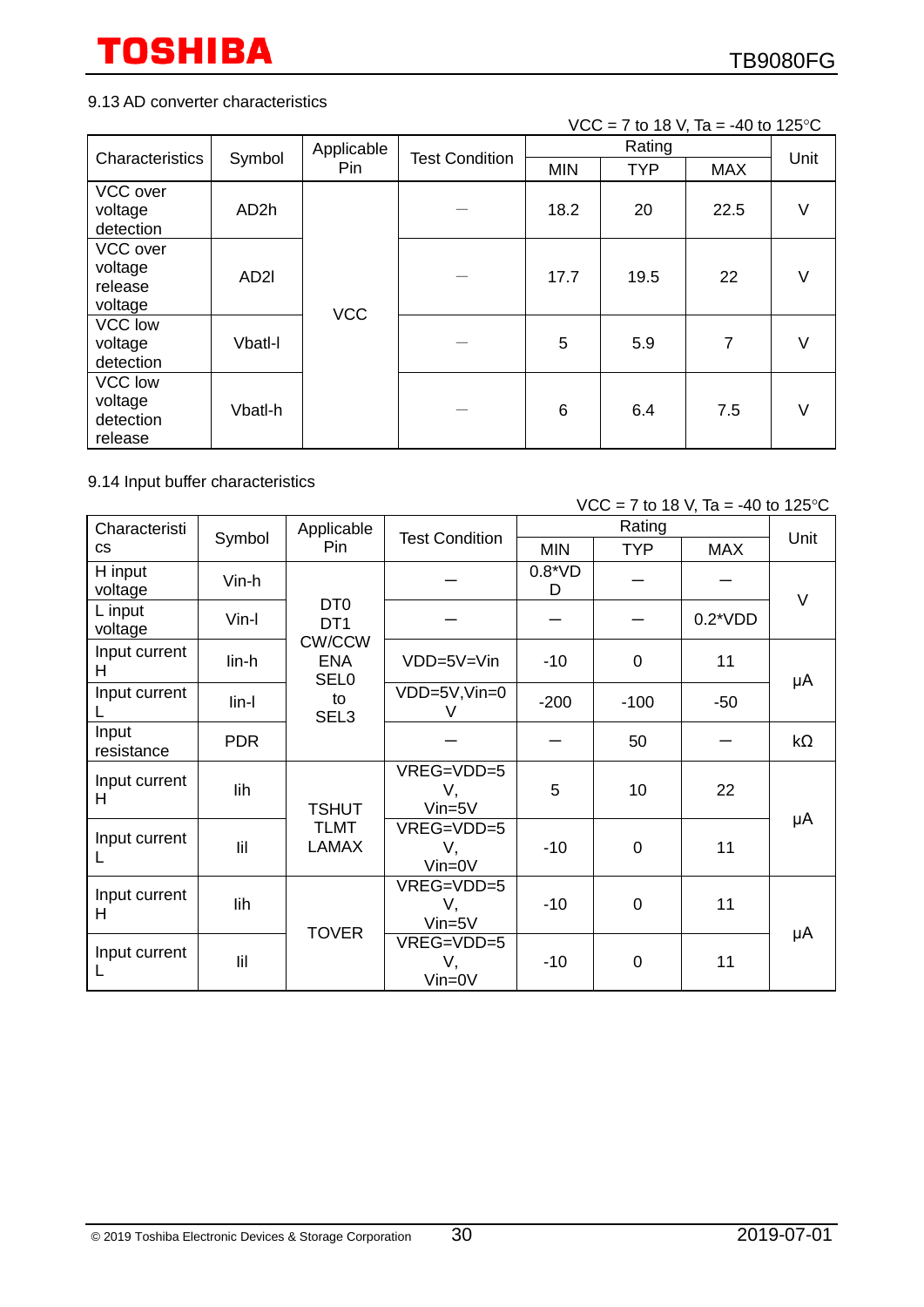### 9.15 Output buffer characteristics

| $VCC = 7$ to 18 V, Ta = -40 to 125 °C |  |  |
|---------------------------------------|--|--|
|---------------------------------------|--|--|

| Characteristic      |            | Applicable  | <b>Test Condition</b><br>Pin. | Rating      |             |            |        |
|---------------------|------------|-------------|-------------------------------|-------------|-------------|------------|--------|
| s                   | Symbol     |             |                               | <b>MIN</b>  | <b>TYP</b>  | <b>MAX</b> | Unit   |
| Output voltage<br>н | <b>VOH</b> |             | VDD=5V,No<br>load             | $0.95^*VDD$ | <b>VDD</b>  |            | $\vee$ |
| Output voltage      | <b>VOL</b> | <b>OFV</b>  |                               |             | $\mathbf 0$ | 0.25       | V      |
| Output current<br>н | <b>IOH</b> |             | VDD=5V,Vin=<br>0V             | $-100$      | -50         | $-25$      | μA     |
| Output current      | <b>IOL</b> |             | $VDD=5V$ ,<br>Vin=VDD         | 25          | 50          | 100        | μA     |
| H output<br>voltage | Voh        | <b>ANAO</b> | lo=-3mA、<br>VDD=5V            | $VDD-0.8$   | $VDD-0.6$   |            | V      |
| L output<br>voltage | Vol        |             | $lo = 3mA$<br>VDD=5V          |             | 0.6         | 0.8        | $\vee$ |
| H output<br>voltage | Voh        | <b>OVD</b>  | $IO = -3mA$<br>VDD=5V         | $VDD-0.8$   | $VDD-0.6$   |            | V      |
| L output<br>voltage | Vol        |             | $IO=3mA$<br>VDD=5V            |             | 0.6         | 0.8        | V      |
| H output<br>voltage | Voh        | DG          | $Io = -3mA$<br>VDD=5V         | $VDD-0.8$   | $VDD-0.6$   |            | V      |
| L output<br>voltage | Vol        |             | $lo = 3mA$<br>VDD=5V          |             | 0.6         | 0.8        | $\vee$ |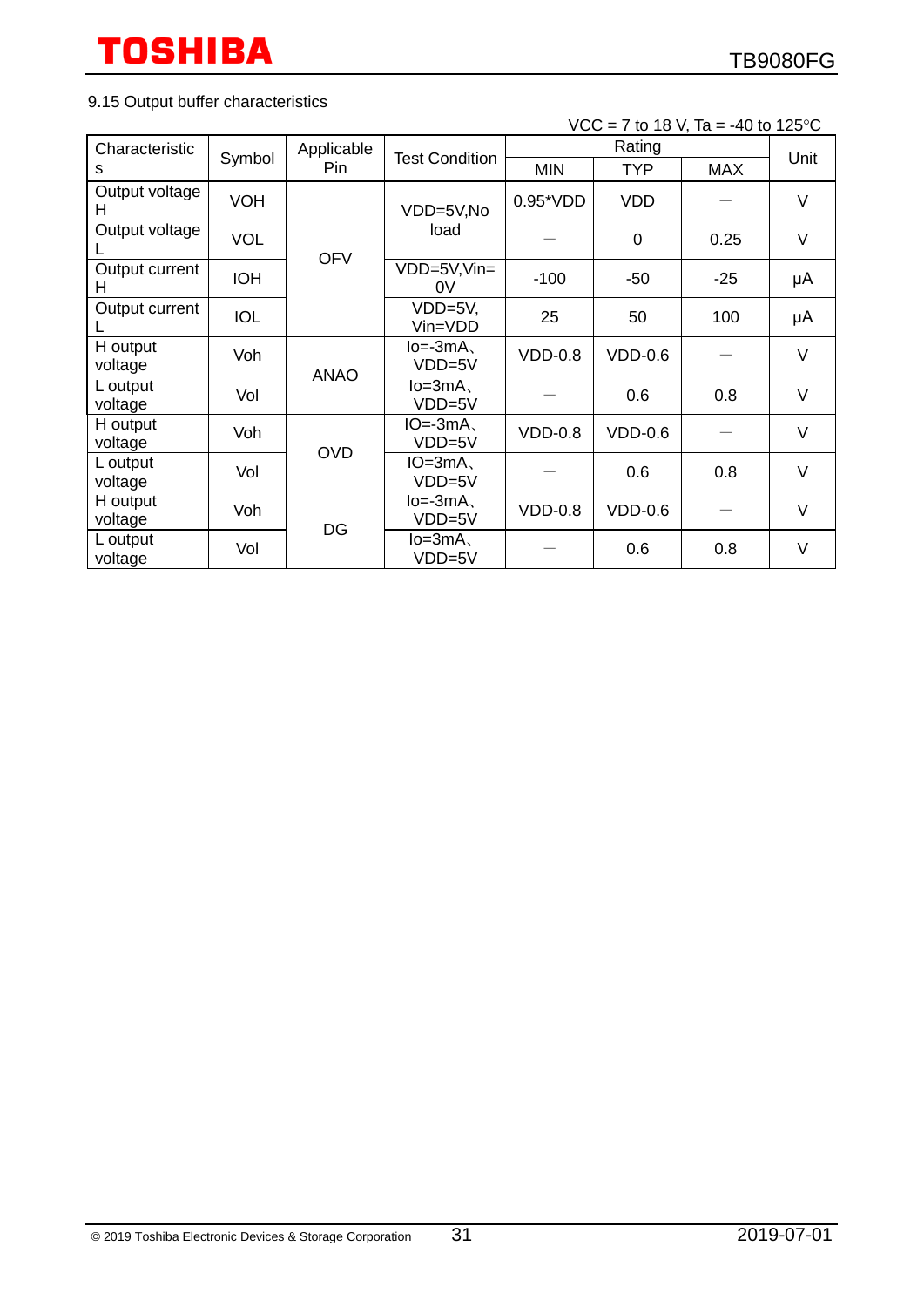### 10. Application circuit



- Note1: The capacitors C1 is for absorbing disturbance noise, etc. Connect the capacitor as close to the IC as possible.
- Note2: Install the product correctly. Otherwise, it may result in break down, damage and/or deterioration to the product or equipment.
- Note3: The application circuit shown above is not intended to guarantee mass production. A thorough evaluation is required when designing an application circuit for mass production. In furnishing this application circuit example, Toshiba does not grant the use of any industrial property rights.
- Note4: Equivalent circuit may be simplified for clear-cut explanation.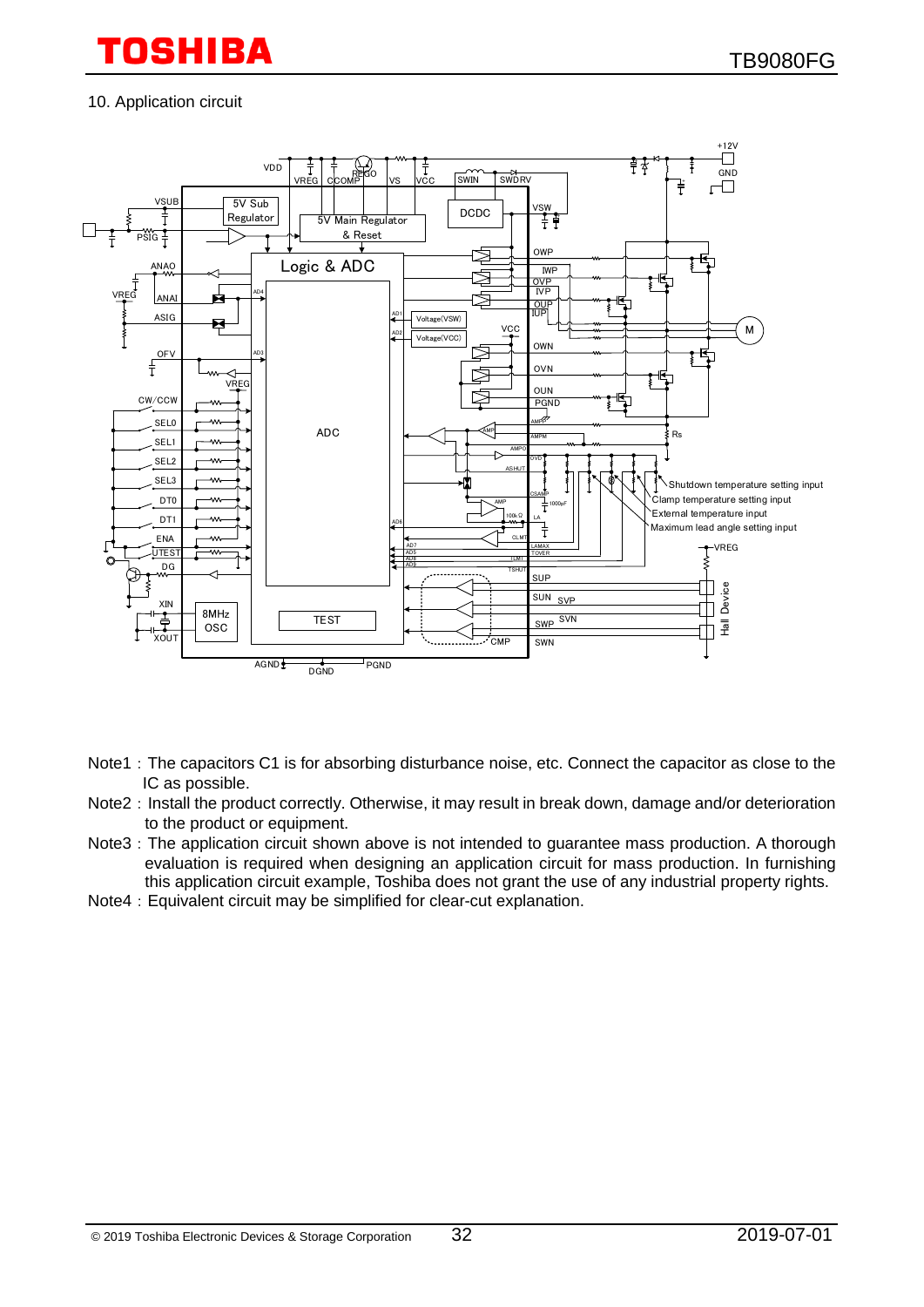TB9080FG

11. Package

 LQFP64-P-1010-0.50E Unit:mm Weight: 0.35g(Typ.)

TOSHIBA

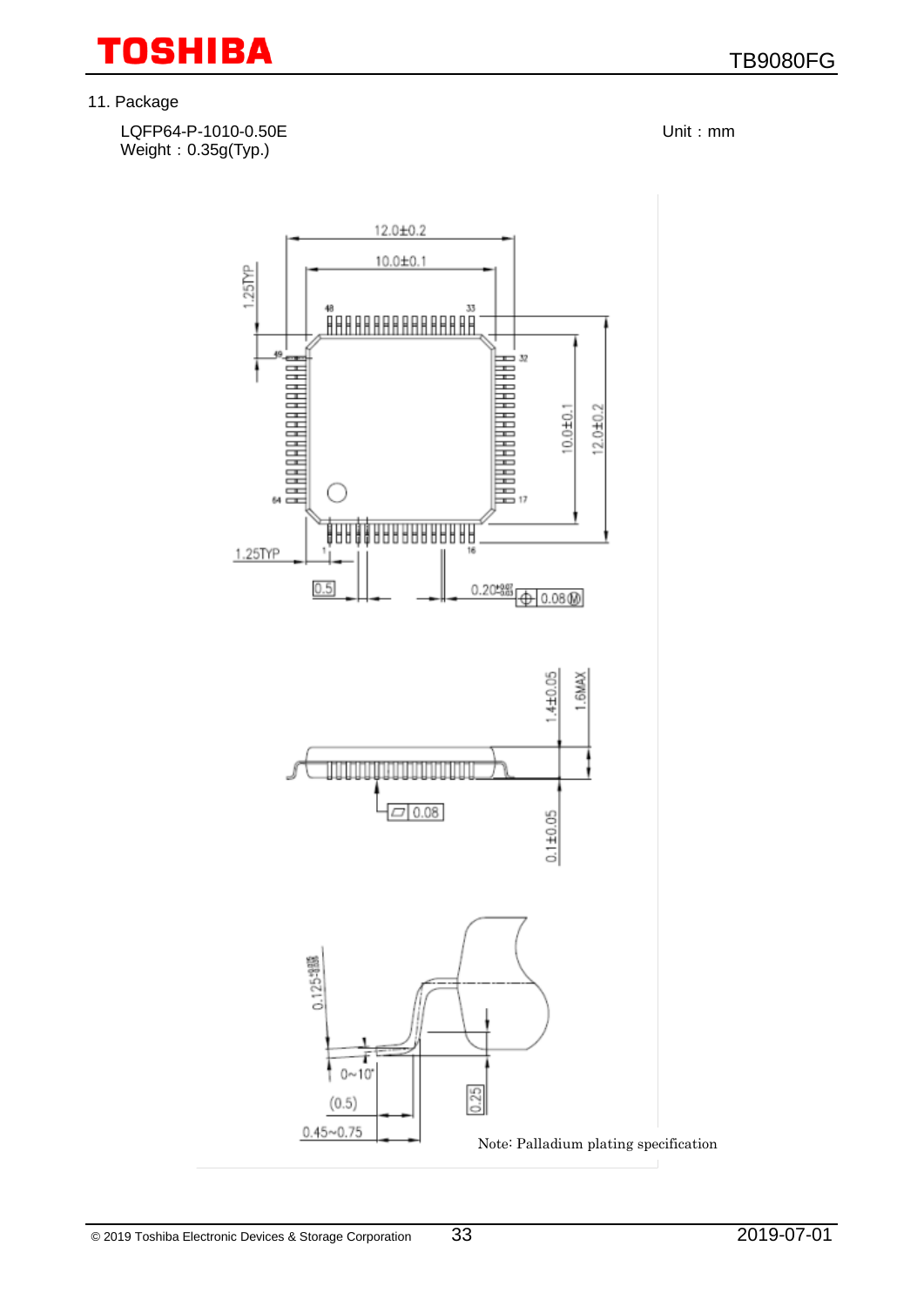12. The important matter of written contents

1) Since a function is explained, the functional block / circuit / constant in a block diagram may have been omitted and simplified in part.

2) Since a circuit is explained, the equivalent circuit may have been omitted and simplified in part.

3) Since a function and operation are explained, the timing chart may have been simplified.

4) The example of an application circuit is a reference example, and please perform sufficient evaluation on the occasion of a mass-production design. Moreover, industrial property is not licensed.

5) The parts in a measurement circuit are used for the characteristic check, and don't guarantee that malfunction or failure of application apparatus do not occur.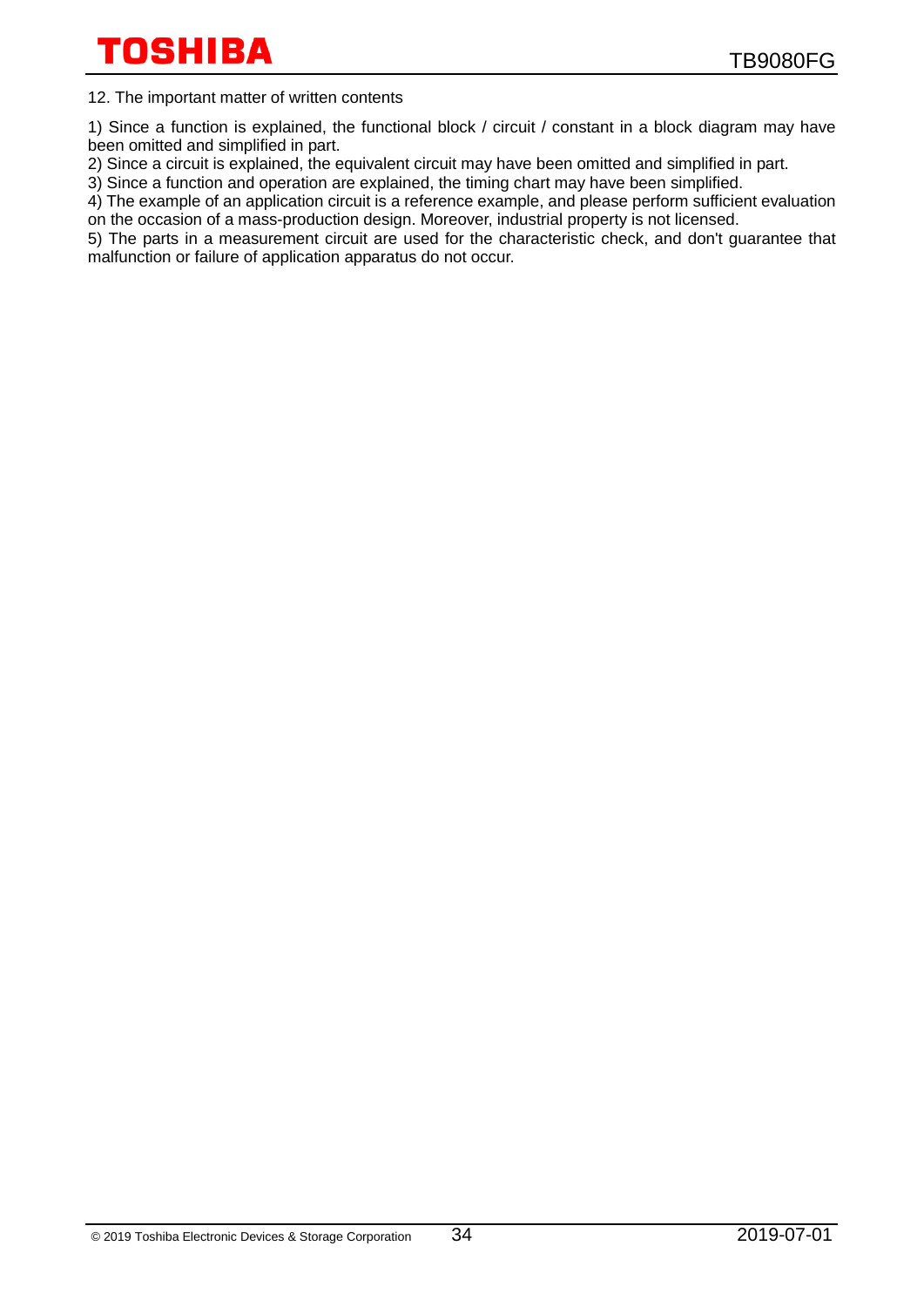### 13. Precautions-for-Use Matter

1) Absolute maximum rating is a standard which must exceed no one value of two or more rating even an instant. It cannot exceed to any of two or more rating.

When absolute maximum rating is exceeded, it may become a cause of destruction, damage, and degradation, and it may get injured [ by a burst and combustion ].

2) Please make a mistake in a device's carrying out a reverse difference and putting, and do not make reverse connection of plus of a power supply, and minus.

Current and power consumption may exceed absolute maximum rating, and it may not only become a cause of destruction, damage, and degradation, but they may get injured by a burst and combustion.

In addition, please do not use the device which carried out the reverse difference and turned on electricity with the put difference.

3) Please use a suitable power supply fuse so that high current does not continue flowing in generating of an over-current, or failure of IC.

IC is that may destroy owing to the unusual pulse noise etc. which are induced from the usage beyond absolute maximum rating, the mistaken wiring and wiring, or load, and high current continues flowing into IC as a result, and may result in emitting smoke and ignition.

In order to make influence into the minimum supposing the outflow ON of the high current in destruction, a proper setup of the capacity of a fuse, pre-arcing time, an insertion circuit position, etc. is needed.

4) When there is inductive load like coils, such as a drive of a motor, please connect the protection circuit for preventing the malfunction or destruction of a device resulting from the incoming current at the time of ON, or the current of the cathode nature by the back electromotive force at the time of OFF. When IC breaks, it may get injured or may result in emitting smoke and ignition. Please use the stable power supply for IC in which the protection feature is built. When a power supply is unstable, the protection feature may not operate but IC may break. By destruction of IC, it may get injured or may result in emitting smoke and ignition.

5) External components (an input, a reverse feedback capacitor, etc.), such as power amplifier and a regulator Load parts (loudspeaker etc.) Please fully take selection into consideration.

When leakage current, such as an input and a reverse feedback capacitor, is large, the output DC voltage of IC becomes large.

If this output voltage is connected to a loudspeaker with low input withstand voltage, it may result in emitting smoke and ignition of a loudspeaker by generating of an over-current, or failure of IC.

(The IC itself may fume and ignite) BTL (Bridge Tied Load) which inputs especially output DC voltage into a loudspeaker directly Consideration is required when using IC of a connection system.

6) An over-current detector circuit does not necessarily protect IC by any cases. Please cancel [ operation ] an over-current state promptly. When absolute maximum rating is exceeded, according to directions for use or a situation, the over-current detector circuit may not operate normally, or IC may break, before operating.

Moreover, after operation, when an over-current continues flowing for a long time, depending on directions for use or a situation, IC may break by generation of heat etc.

7) An overheating detector circuit (TSD) does not necessarily protect IC by any cases. Please cancel [ operation ] an overheating state promptly. When it is used exceeding absolute maximum rating, according to directions or a situation, the overheating detector circuit may not operate normally, or IC may break, before operating.

8) On the occasion of the use of IC of the power amplifier of a heat dissipation design, a regulator, a driver, etc. in which high current flows out and carries out ON, please perform suitable heat dissipation and design to become below regulation welding temperature (Tj). At the time of ordinary use, these ICs carry out self-heating. When IC heat dissipation design is insufficient, a fall, characteristic degradation, and destruction of the life of IC may occur.

Moreover, please also take into consideration and design the influence on the parts currently used on the outskirts with generation of heat of IC.

9) Since current flows a motor into a power supply from a motor under the influence of the back electromotive force of a motor when an inversion, a stop, and a sudden slowdown are performed, back electromotive force has a possibility that the power supply terminal of IC and an output terminal may go up more than rating, when the Sink capability of a power supply is small.